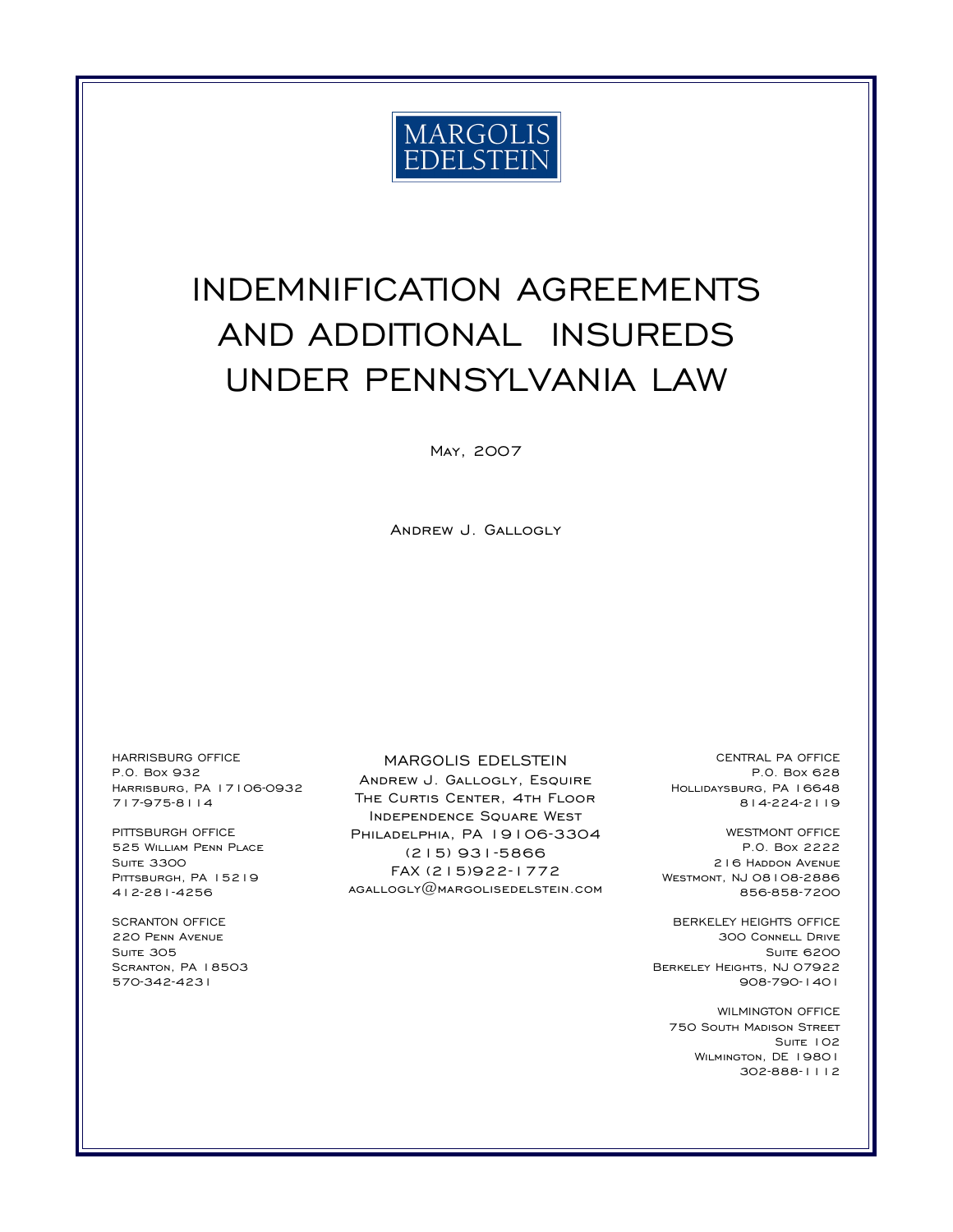## TABLE OF CONTENTS

| I. INDEMNIFICATION AGREEMENTS                              | 1                        |
|------------------------------------------------------------|--------------------------|
| <b>Strict Construction</b>                                 | 2                        |
| Insufficient Language                                      | $\mathbf{3}$             |
| Sufficient Language                                        | $\overline{\mathcal{A}}$ |
| "Pass-Through" Indemnification Provisions                  | 5                        |
| <b>Faultless Indemnitees</b>                               | $\boldsymbol{6}$         |
| <b>Workers Compensation Immunity</b>                       | $\overline{7}$           |
| <b>Coverage For Indemnification Claims</b>                 | $\overline{7}$           |
| An Indemnitee Is Not An Insured                            | $\bf 8$                  |
| <b>Conditional Nature Of Indemnification Claims</b>        | 9                        |
| <b>II. INSURANCE PROCUREMENT AGREEMENTS</b>                | 10                       |
| III. ADDITIONAL INSUREDS                                   | 11                       |
| Scope Of Coverage Provided                                 | 11                       |
| Injuries To Employees                                      | 17                       |
| The Written Contract Requirement                           | 18                       |
| <b>Rights Of Additional Insureds</b>                       | 19                       |
| Duty To Defend Additional Insureds                         | 20                       |
| <b>Priority Of Coverage</b>                                | 21                       |
| <b>Certificates Of Insurance</b>                           | 23                       |
| <b>Coverage Exceeding Underlying Contract Requirements</b> | 26                       |
| Unexpected Excess/Umbrella Coverage                        | 27                       |
|                                                            |                          |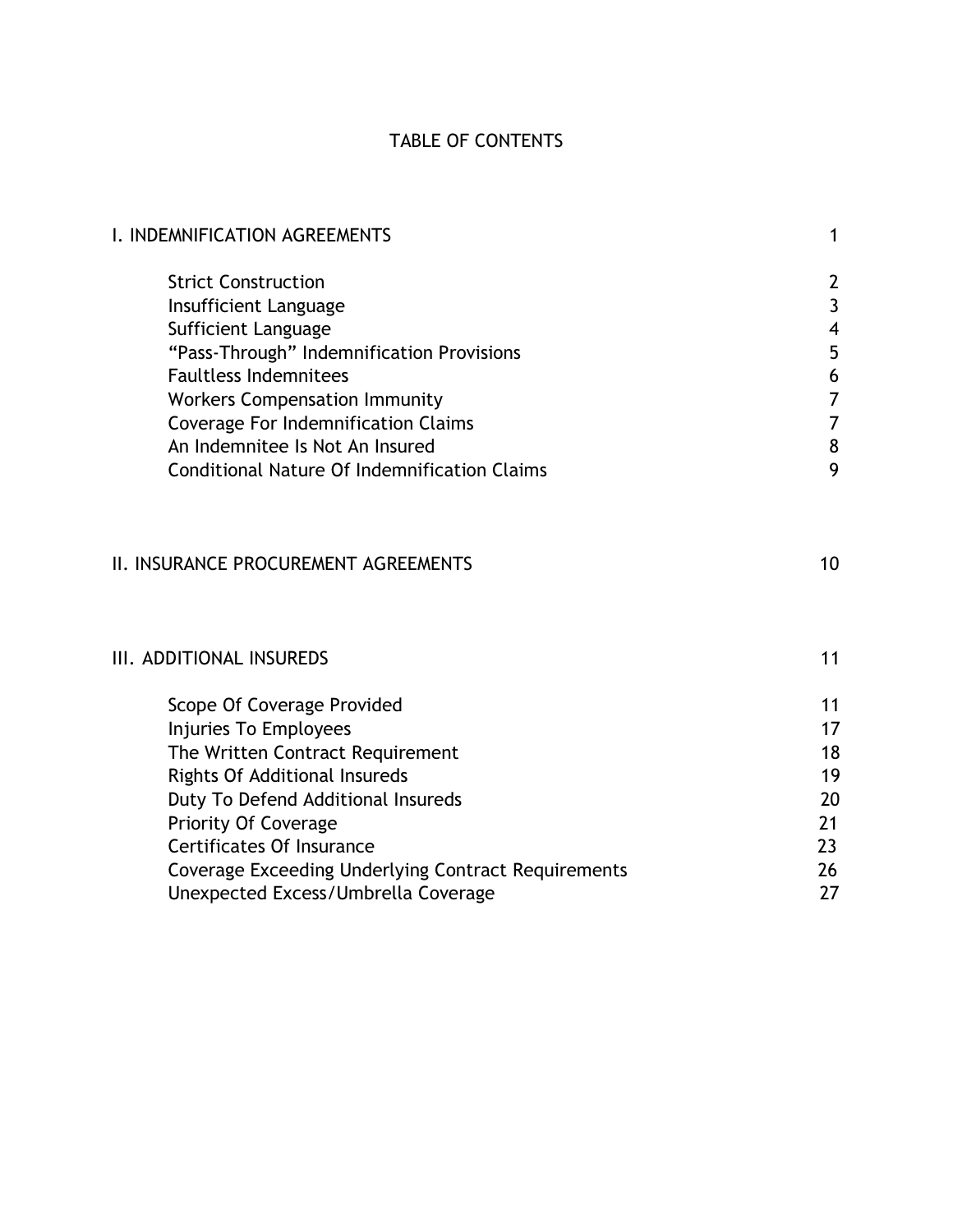Construction, maintenance and service contracts, property and equipment leases, franchise and distribution agreements, and many other contracts often contain risk shifting provisions which are intended to transfer liability, the obligation to defend potential claims, or the responsibility of maintaining property or liability insurance coverage, usually from the shoulders of a party having greater bargaining power or less control over the risks involved (such as an owner, landlord, construction manager or general contractor) to those occupying lower rungs on the ladder or a greater level of involvement with the potential risks involved (such as tenants and subcontractors).

Such risk shifting provisions generally fall into one of two categories consisting of contractual indemnification provisions and agreements to procure and maintain insurance coverage, the latter often requiring not only that the party upon which the obligation is imposed maintain certain types and amounts of insurance coverage on its own behalf, but that one or more parties be added as additional insureds under its insurance policies.

Although the end result may sometimes be the same, it is critical when either pursuing or defending against such claims to recognize that there are fundamental differences between contractual indemnification claims, claims based upon the breach of insurance procurement provisions, and claims premised upon a party's status as an additional insured and to have a clear understanding of the issues potentially involved.

This article will attempt to provide a general overview of the basic principles thus far established under Pennsylvania law and, to a more limited extent, where issues have not been considered by courts in Pennsylvania, to address the law in other jurisdictions.

#### **I.INDEMNIFICATION AGREEMENTS**

An indemnification agreement is essentially a contract under which one party (the **indemnitor**) agrees to assume the tort liability of another (the **indemnitee**) in connection with the claims of third parties stemming from the work performed on a particular project, from the services provided pursuant to a contract, from the indemnitor's occupancy or use of particular property, etc. Such agreements generally provide not only for indemnification with respect to any damages owed by the indemnitee, but for its defense costs as well, which is significant insofar as legal fees would not be recoverable on an indemnification claim at common law.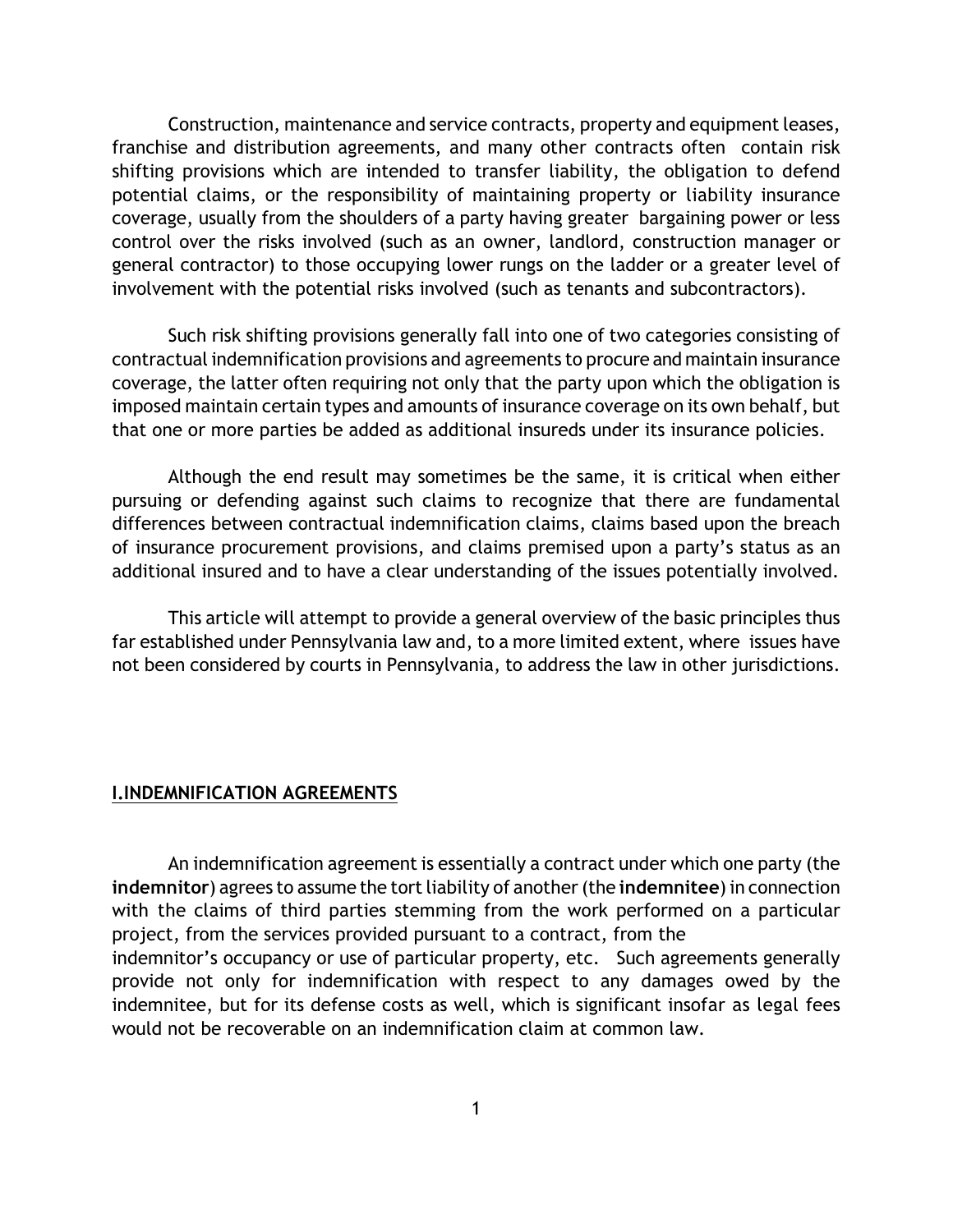There is Pennsylvania authority indicating that such agreements, although typically in writing, may be oral, need not be signed if in writing and can even be found to exist based upon a course of prior dealings between the parties. For example, in Westinghouse Electric Company v. Murphy, Inc., 228 A.2d 656 (Pa. 1967), it was held that a contractor which proceeded with a project without a signed contract and based only upon an unsigned "purchase order" might conceivably be obligated to indemnify the party which hired him based upon evidence relating to the past conduct and course of dealings between the parties where indemnification clauses had appeared in their previous contracts.

#### **STRICT CONSTRUCTION**

Generally speaking, indemnification agreements are enforceable in Pennsylvania. Although Pennsylvania has what is known as an anti-indemnification statute, it is very limited in its scope. The statute only invalidates agreements entered into by owners, contractors or suppliers under which architects, engineers, or surveyors are indemnified for damages or defense costs arising out of (1) their preparation or approval of maps, drawings, opinions, reports, surveys, change orders, designs or specifications, or (2) the giving or failing to give instructions or directions provided that failure or giving of directions or instructions is the "primary cause" of the damage. 68 P.S. §491.

Unlike some jurisdictions, there is no statutory prohibition with respect to indemnification agreements in connection with construction projects in general, or with respect to indemnification agreements calling for a party to be indemnified for its own acts of negligence.

However, agreements to indemnify another party for liability stemming from its own acts of negligence are disfavored and are strictly construed against the party which drafted them. Hershey Foods Corp. v. General Electric Service Co., 619 A.2d 285 (Pa.Super. 1992).

Perhaps the most frequently encountered issue when dealing with indemnification agreements is that of whether the language is legally sufficient to shift liability to the indemnitor when it appears, or is claimed that the party seeking indemnification is guilty of some degree of fault for the underlying incident. For a party to obtain indemnification for its own negligent conduct, the Pennsylvania courts have held that the contract must contain **clear and unequivocal language** to that effect. Words of "general import" such as broad contract language calling for indemnification with respect to "*all claims*" or "*any and all liability*", or even language calling for indemnity "*to the fullest extent*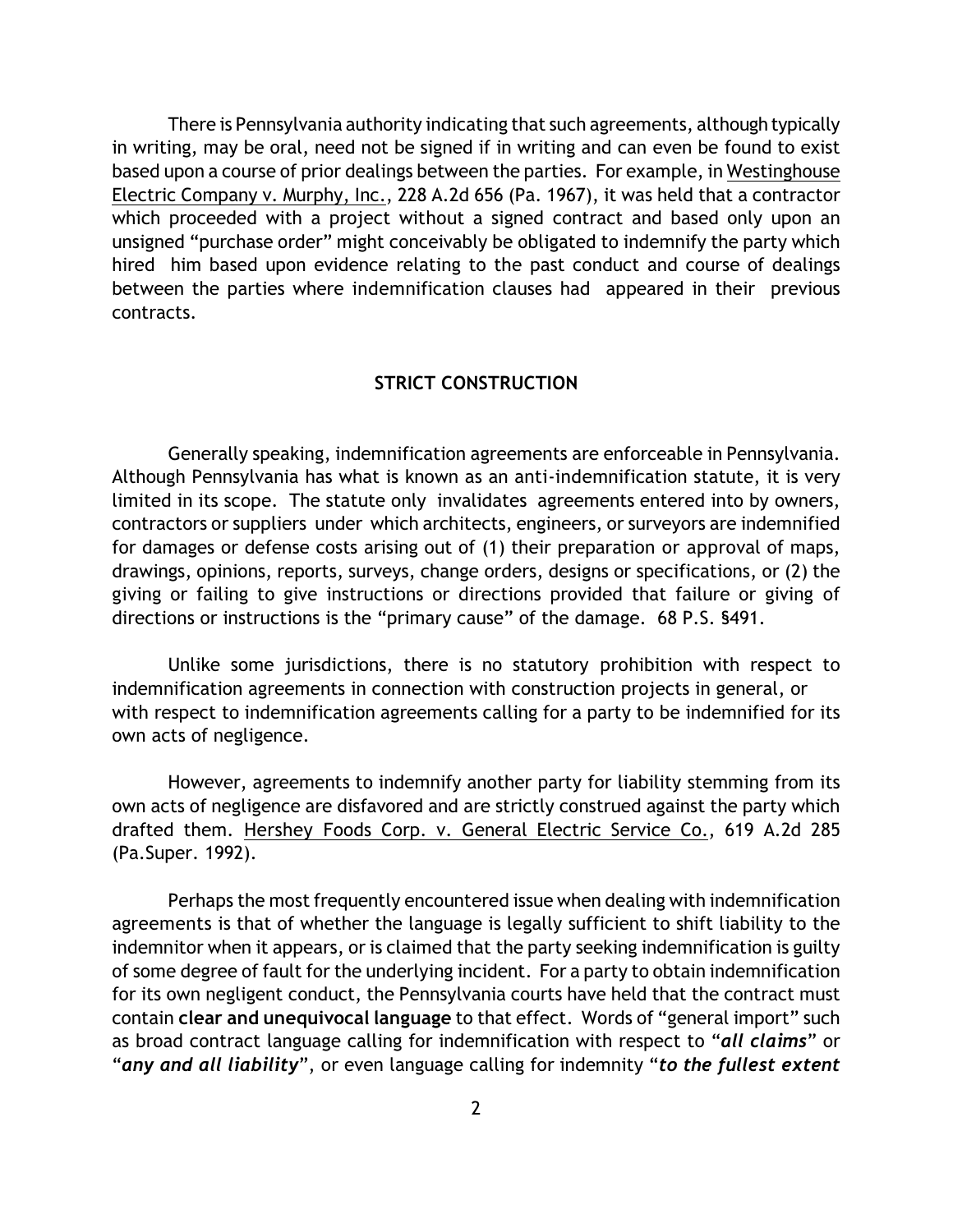*permitted by law*" are legally insufficient to shift liability to the indemnitor for the indemnitee's negligent acts under the so-called "Perry-Ruzzi Rule". Perry v. Payne, 217 Pa. 252, 66 A. 553 (Pa. 1907); Ruzzi v. Butler Petroleum Co., 527 Pa. 1, 588 A.2d 1 (Pa. 1991). *See also,* Greer v. City of Philadelphia, 568 Pa. 244, 795 A.2d 376 (Pa. 2002), (recently reaffirming those principles). There can be no presumption that one party intended to assume responsibility for the negligent acts of another unless the agreement expresses that intent beyond doubt and by express stipulation. City of Wilkes-Barre v. Kaminski Brothers, Inc., 804 A.2d 89 (Pa.Cmwlth. 2002).

## **INSUFFICIENT LANGUAGE**

Thus, an agreement broadly calling for indemnification with respect to "*any and all liens, charges, demands, losses, costs including ... legal fees and court costs, causes of action or suits of any kind or nature, judgments, liabilities, and damages of any and every kind or nature whatsoever ... arising by reason of or during the performance of work ... covered by this contract*" was determined to be inadequate to require indemnification for the indemnitee's own negligence in City of Pittsburgh v. American Asbestos Control Co., 629 A.2d 265 (Pa.Cmwlth. 1993) because it did not express the intent to indemnify in connection with the indemnitee's own negligence in clear and unequivocal terms.

Similarly, an indemnification clause appearing in a lease was deemed insufficient to shift liability in the case of Ersek v. Springfield Township, 634 A.2d 707 (Pa.Cmwlth. 1993) where it provided forindemnification ofthe landlord with respect to "*any damage or injury to persons caused by any leak or break in any part of the demised premises or in the pipes or plumbing work of the same or any that may be caused by the acts of any person or persons whether representing the lessor or otherwise.*"

There have been a number of cases involving language which would normally be considered sufficient to shift liability to an indemnitor for the indemnitee's negligence were it not for the fact that the agreement contained inconsistent provisions as well. For example, the Supreme Court of Pennsylvania recently held that an indemnification provision calling for indemnification for any injury or damage "*but only to the extent caused in whole or in part by negligent acts or omissions of the subcontractor, and regardless of whether such claim, damage, loss or expense is caused in part by a party indemnified hereunder*" was insufficient to unambiguously show an intent on the part of a subcontractor to indemnify other parties for their own negligent acts. Greer, *supra.* Although the "*regardless of*" language appearing at the end of the clause clearly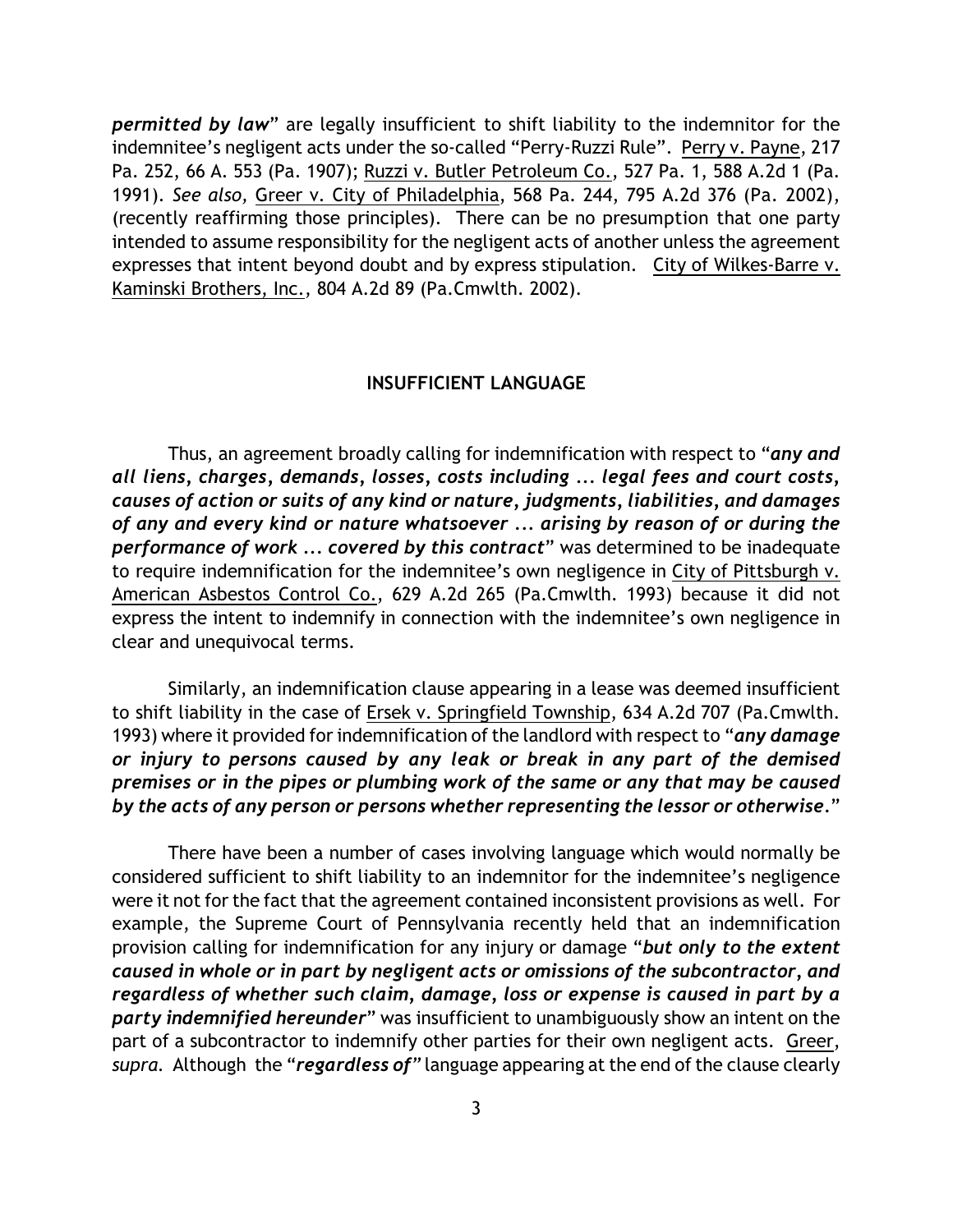called for indemnification regardless of whether the indemnitees themselves caused the injury in whole, or in part (see Hershey Foods, below) the effectiveness of that phrase was defeated through the use of seemingly inconsistent language appearing at the start of the same sentence under which the subcontractor agreed to provide indemnification "*only to the extent*" of its of its own negligence.

Federal courts sitting in Pennsylvania had previously reached the same conclusion when confronted with similar language, holding in one case that an agreement under which a contractor agreed to indemnify a property owner "*against any and all claims ... for property damage ... and personal injury to the extent caused by or arising out of the negligent acts or omissions of [the contractor] whether or not such acts or omissions occur jointly or concurrently with the negligence of [the owner] .. or other third parties"* was not sufficiently specific to require indemnification of the owner in connection with its own negligence, but merely meant that the contractor was responsible only for its own proportionate fault (a proposition for which the contract was wholly unnecessary). The agreement required that the indemnitee be indemnified only to the extent of the indemnitor's proportionate share of negligence. Sun Co., Inc. v. Brown & Root Braun, Inc., 1999 U.S. District LEXIS 13453 (E.D.Pa. 1999). *See also*, Clement v. Consolidated Rail Corp., 963 F.2d 599 (3d Cir. 1992), (holding that the same "*to the extent*" phrase meant that the indemnitee was to be indemnified only to the extent of the indemnitor's share of fault and not for its own negligence).

## **SUFFICIENT LANGUAGE**

On the other hand, an agreement to indemnify a party as to all claims *except* those in which the indemnitee is "*solely negligent*" is sufficiently specific to call for indemnification with respect to all claims of joint negligence on the part of a fellow defendant, other than those in which the indemnitee is determined to have been 100% liable. Woodburn v. Consolidation Coal Co., 590 A.2d 1273 (Pa.Super. 1991), *appeal denied*, 600 A.2d 953.

Similarly, it was held that contract language was sufficient to require indemnification for the indemnitee's own negligence in Hershey Foods, *supra*, where the agreement stated that the party in question would be indemnified for any claim "*regardless of whether or not it is caused in part by a party indemnified hereunder*."

A clause was deemed sufficient to shift liability in Szymanski-Gallager v. Chestnut Realty, 597 A.2d 1225 (Pa.Super.1991) when a lease called for indemnification of the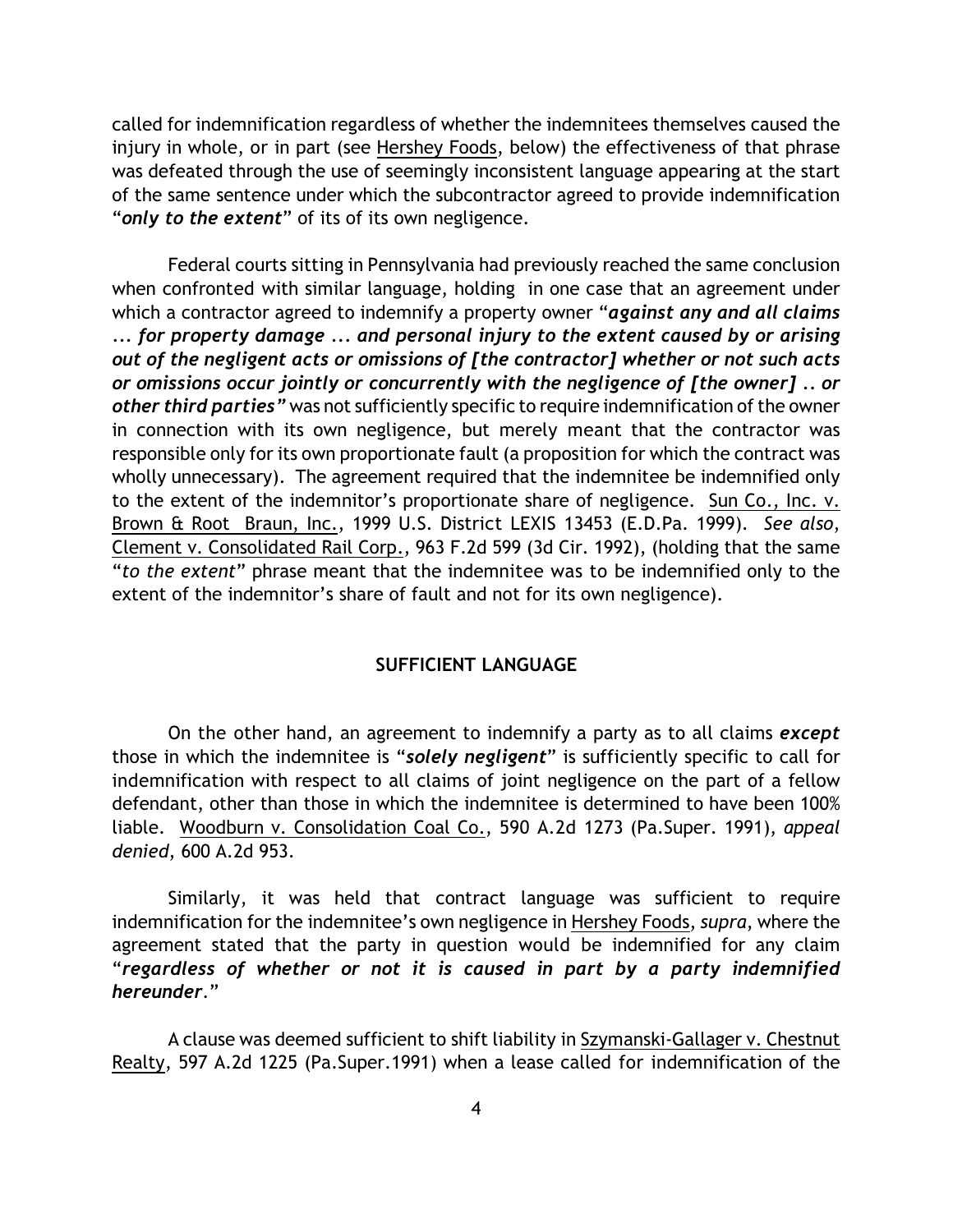landlord regardless of whether the injury "*be caused by or result from the negligence of lessor, his servant or agents or any other person or persons whatever*."

The same conclusion was reached in Hackman v. Moyer Packing Co., 621 A.2d 166 (Pa.Super. 1993), where it was held that a packing company was entitled to be indemnified for its own negligence under the terms of a contract which provided for indemnification in connection with "*any alleged negligence or condition, caused or created, [in] whole or in part, by Moyer Packing Company*."

In line with the foregoing, it was held that an indemnification provision providing that a tree trimming contractor was to indemnify the Philadelphia Electric Company (PECO) with respect to "*any claim*" on account of bodily injury or death arising out of the contractor's acts or omissions, "*irrespective of whether [the indemnitee] was concurrently negligent, whether actively or passively ... but excepting where injury or death or persons ... was caused by the sole negligence or willful misconduct of [the indemnitee]*" was sufficient to require that the contractor indemnify the electric company even for its own acts of negligence, provided that PECO was not solely responsible for the accident. Philadelphia Electric Co. v. Nationwide Ins. Co., 721 F.Supp. 740 (E.D.Pa. 1989).

## **"PASS-THROUGH" INDEMNIFICATION PROVISIONS**

Some contracts, particularly in the construction field, contain provisions which not only call for indemnification of one of the immediate parties to the agreement, but purportedly also require the indemnitor to assume the indemnitee's own indemnification obligations to other parties. For example, a general contractor will typically enter into an agreement calling for it to indemnify the owner of the project. The general contractor might, in turn, include a provision in its agreement with a subcontractor, requiring not only that the subcontractor indemnify it, but that it also assume responsibility for the general contractor's undertaking to indemnify the owner under its separate contract.

The Supreme Court of Pennsylvania recently held that such "pass-through" provisions, while not inherently invalid, are subject to a very narrow construction and are ineffective unless the intent to assume such liability is clearly and specifically stated in the subcontract. A standard incorporation clause, through which a subcontractor merely agrees to assume all of the general contractor's indemnification obligations to third parties under a separate contract, without spelling them out in the subcontract, will not be effective. If a general contractor's obligation to indemnify another party for its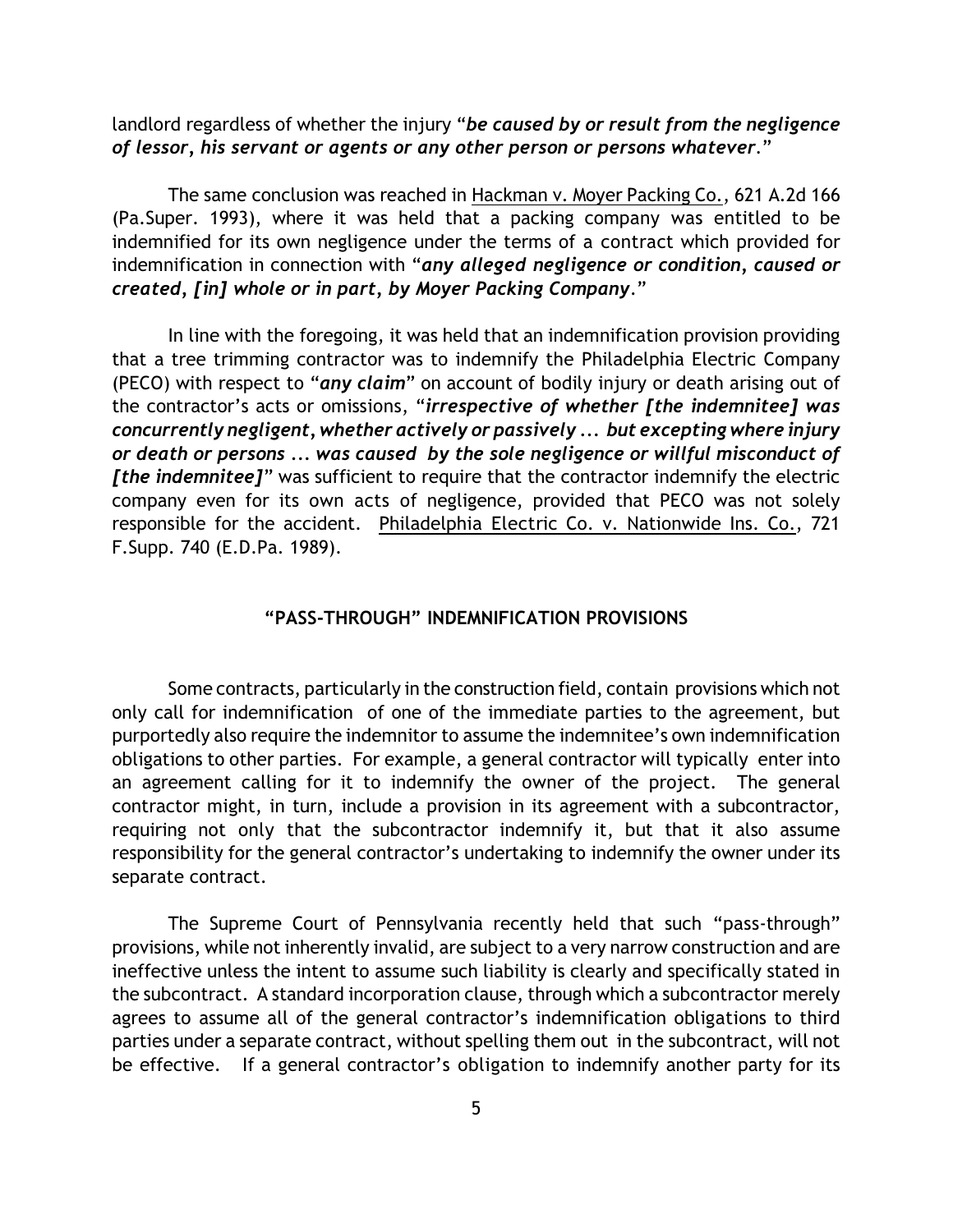negligence is to be effectively "passed through" to its subcontractor, that obligation must be explicitly stated in the subcontract itself. Bernotas v. Super Fresh Food Markets, 581 Pa. 12, 863 A.2d 478 (2004).

## **FAULTLESS INDEMNITEES**

Recent Pennsylvania case law indicates that, regardless of whether an indemnification clause contains language sufficient to require one party to indemnify the other for the latter's own negligent acts, this does not preclude a claim for reimbursement of legal fees and defense costs on the part of an indemnitee which was allegedly guilty of negligence, but has ultimately been determined to have been free of fault. In Mace v. Atlantic Refining & Marketing Corp., 785 A.2d 491 (Pa. 2001), it was held by a majority of the Supreme Court that the "Perry-Ruzzi" rule is simply inapplicable to a post-trial claim for indemnification with respect to defense costs on the part of an indemnitee which had been sued for negligence, but was exonerated of any fault. The court reasoned that an indemnitee under such circumstances is no longer seeking indemnification for its own negligent conduct. Specifically, the party seeking indemnification in Mace had been dismissed by summary judgment and had thus been adjudicated to be a non-negligent party.

Accordingly, it should be borne in mind that, even if the language of an indemnification agreement is insufficient to shift liability for the indemnitee's own negligent conduct and a defense tender may properly be rejected on that basis early in the case, such an indemnitee may later be in a position to seek reimbursement of its fees and costs under Mace if it is ultimately determined that the party was not negligent.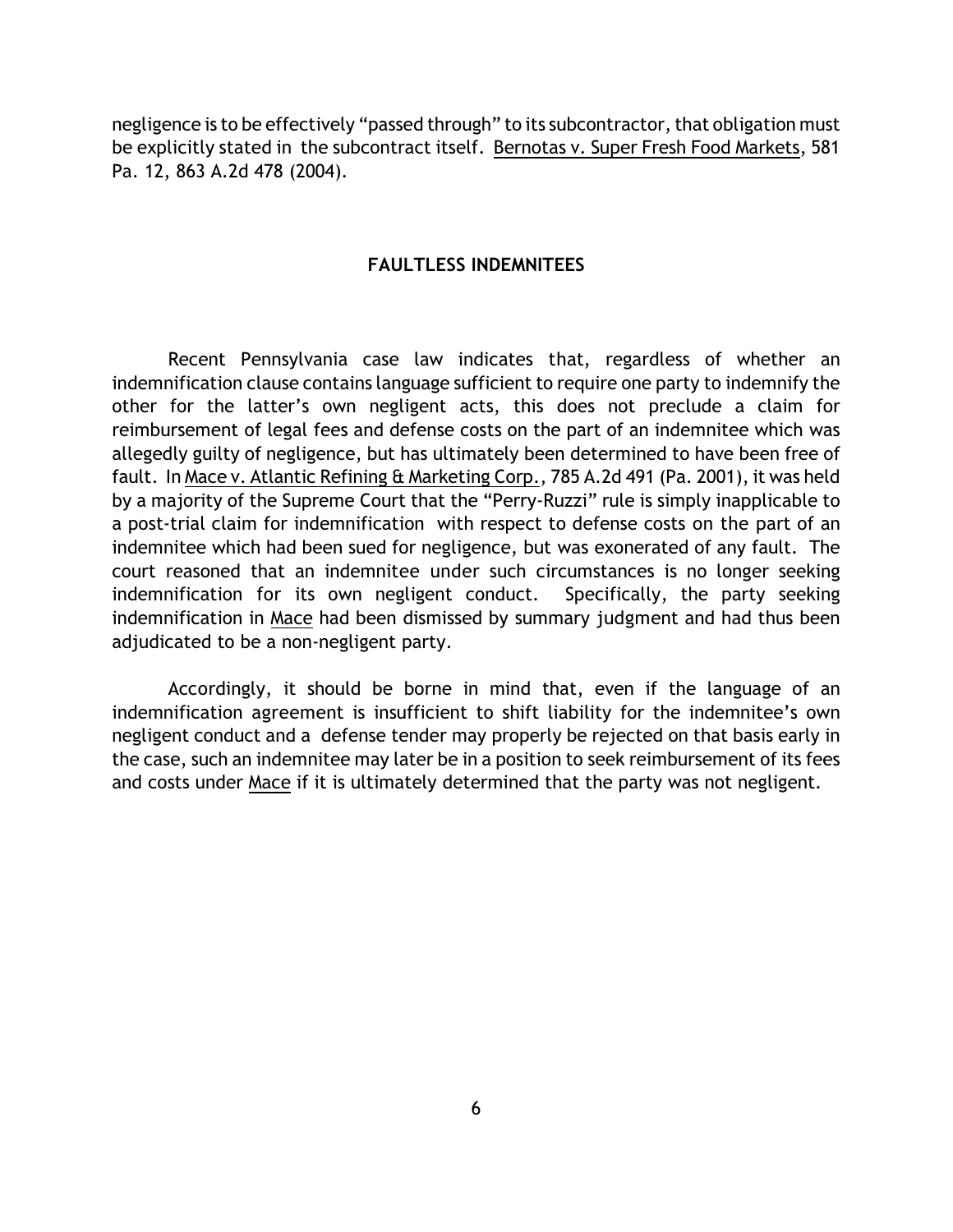#### **WORKERS COMPENSATION ACT IMMUNITY**

Under Section 303(b) of the Workers Compensation Act, an injured plaintiff's employer cannot be joined as an additional defendant to its employee's personal injury action by another party in the absence of a written indemnification agreement entered into by the employer prior to the date of the injury. 77 P.S. §481(b).

For joinder of the plaintiff's employer to be permitted in such cases, the indemnification agreement must use language indicating that the employer intends to indemnify the third party against claims on the part of its employees, expressly waiving the employer's immunity through reference to the workers' compensation statute, or by specifically referring to claims involving injury to its employees. Again, general language calling for indemnification from the employer with respect to "any and all claims" is insufficient to constitute a waiver of immunity. Bester v. Essex Crane Rental, 619 A.2d 304 (Pa.Super. 1993); Snare v. Ebensberg Power Co., 637 A.2d 296 (Pa.Super. 1994).

In addition to the statutory language indicating that employee injury indemnification agreements must be in writing, the courts have also imposed the requirement that such agreements be signed before the date of injury. Pendrak v. Keystone Shipping Co., 300 Pa.Super. 393, 446 A.2d 912 (1982); Apostilides v. Westinghouse Electric Corp., 9 Phila. 638 (1983); McMaster v. Amquip Corp., 2 Pa. D.&C.4th 153 (C.P. Bucks Co. 1989).

Consistent with the Supreme Court's decision in Bernotas with regard to "passthrough" indemnification provisions in general, it has also now been held that language appearing in a contract between a general contractor and owner under which the general contractor has purportedly waived both its statutory workers' compensation immunity and that of its subcontractors cannot be "passed through" to the subcontractors through language simply incorporating the terms of the prime contract - such a waiver must instead be expressed within the subcontract itself. Integrated Product Services v. HMS Interiors, 2005 Phila. Ct. Com. Pl. LEXIS 255 (C.P. Phila. 2005).

## **COVERAGE FOR INDEMNIFICATION CLAIMS**

An insured defendant will ordinarily be entitled to liability coverage in connection with contractual indemnification claims, though this will be dependent upon the policy language involved.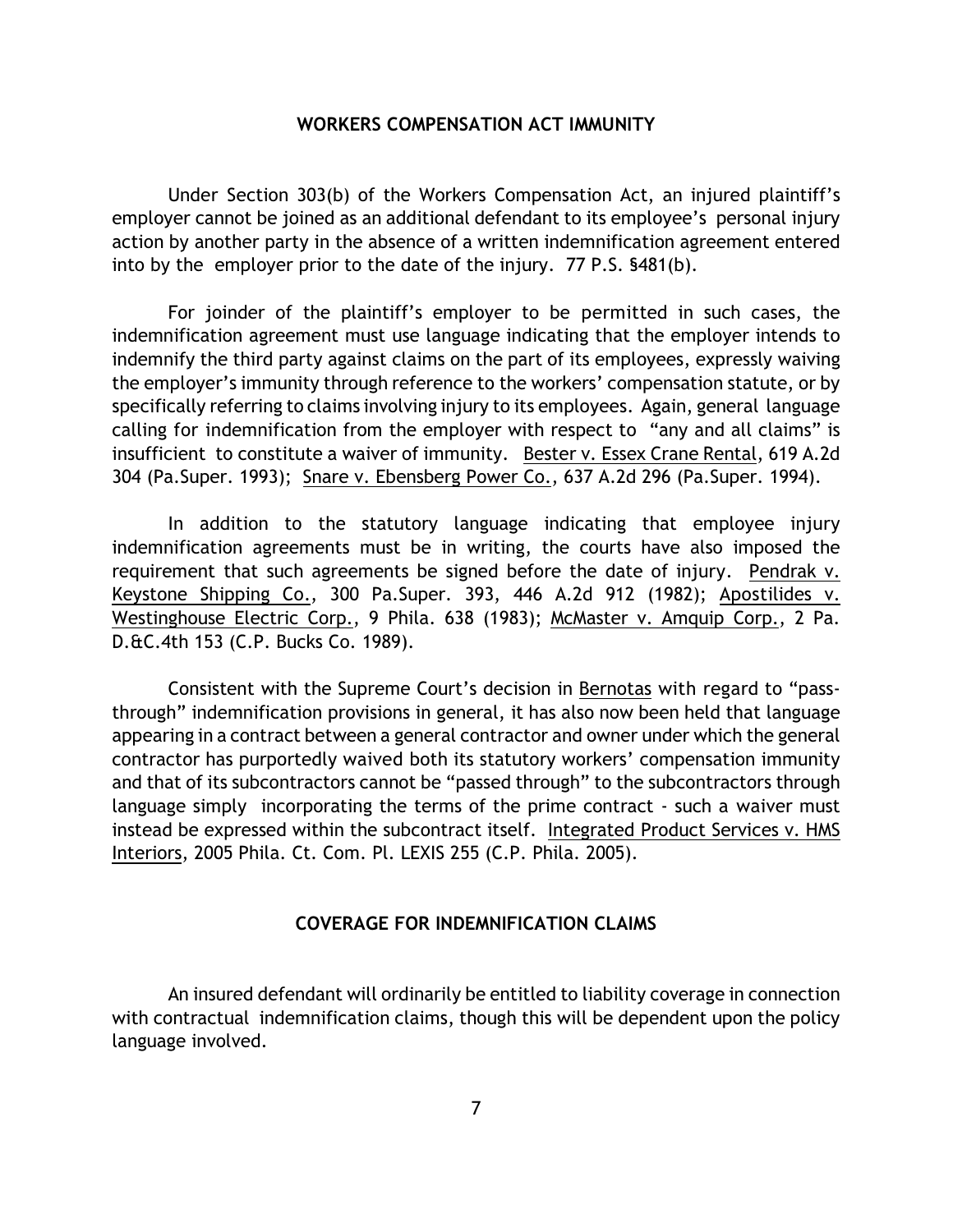Although it is well established in Pennsylvania that a commercial general liability policy does not apply to claims for breach of contractual undertakings in general, this particular coverage obligation stems from an exception to what is generally referred to as a "*contractual liability*" exclusion. Such exclusions essentially indicate that coverage does not apply to liability "assumed" by an insured under a contract or agreement. That exclusionary language is then followed by an exception to the exclusion with respect to liability assumed by the insured under what used to be called "incidental contracts" under ISO policy forms and are now referred to as "insured contracts."

The traditional policy definition of an "incidental contract" or "insured contract," consists of a listing of several specific types of contracts starting with leases of premises, followed by several rarely encountered contracts including easements or license agreements, elevator maintenance agreements, and railroad sidetrack agreements. However, that narrow listing of insured contracts is now generally followed by a broad catch-all category of insured contracts described in some policies as that part of "*any other contract or agreement pertaining to your business ... under which you assume the tort liability of another party*." Sometimes that broad category only appears in the policy where an insured has purchased optional "broad form" contractual liability coverage, but it also is present in many contemporary standard CGL coverage forms. This is why many contracts specify that the party providing indemnification maintain "broad form contractual liability coverage."

The upshot of this is that an insured will usually be covered in connection with claims seeking contractual indemnification, though this will depend on the terms of its policy. *See, e.g.,* Brooks v. Colton, 760 A.2d 393 (Pa.Super. 2000).

## **AN INDEMNITEE IS NOT AN INSURED**

It has been recognized that a contractual indemnitee is not considered a thirdparty beneficiary of the indemnitor's liability insurance policy, is not an insured under that policy and has no direct legal standing to sue, or to maintain a bad faith claim against the indemnitor's insurer. Tremco, Inc. v. PMA Insurance Co., 832 A.2d 1120 (Pa.Super. 2003).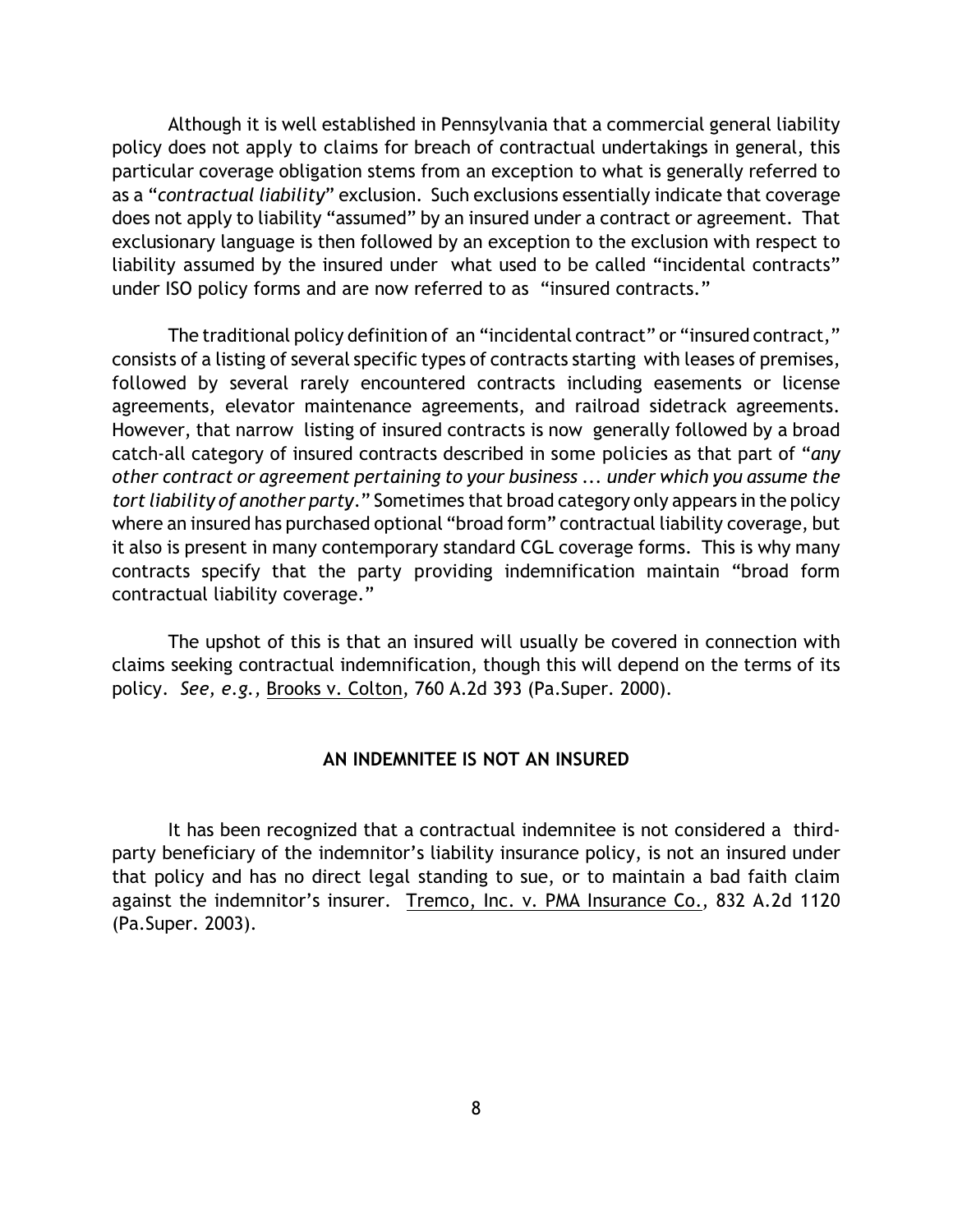#### **CONDITIONAL NATURE OF INDEMNIFICATION CLAIMS**

It is generally possible to deny defense tenders regardless of the sufficiency of the contract language at issue simply on the basis that they are premature in light of the conditional nature of the indemnitor's obligations until issues relating to liability and damages have been determined. *See, e.g.,* McClure v. Deerland Corp., 401 Pa.Super. 226, 585 A.2d 19 (1991); Carson/DePaul/Ramos v. Richared Goettle, Inc., 2006 Phila. Ct. Com. Pl. LEXIS 278 (C.P. Phila. 2006), (recognizing that this may render an indemnitor's defense obligation "worthless" in the sense that, once liability has been established, there will be no further need for a defense, though the indemnitor will be obligated to reimburse the indemnitee's defense costs). For that reason, coupled with the fact that many claims are settled by multiple insurers without ever fully addressing issues of indemnification or additional insured status (not to mention the fact that a liability insurer cannot be sued for bad faith by an indemnitee) it might be tempting to routinely deny all defense tenders under indemnification agreements.

As will be discussed elsewhere, this is significantly different from the situation in which an insurer is faced with a defense tender on the part of an additional insured, to which it owes a duty of good faith and as to which its defense obligations may be triggered immediately by the suit allegations.

However, where the liability situation is clear, it is not always advisable to deny an indemnitee's defense tender since the practical consequences of doing so, rather than undertaking the indemnitee's defense can ultimately serve to increase an insurer's legal expenses considerably, not only because it may ultimately be obliged to reimburse the indemnitee (or its insurer) for legal fees and other defense costs (sometimes at much higher hourly rates than those to which the indemnitor's insurer is accustomed), but because the insurer which is ultimately responsible for the defense of both its own insured and the indemnitee may find that it is funding unnecessary and strategically undesirable battles between the two defendants which might otherwise be reduced, if not avoided. It is not unheard of, for example, for a co-defendant indemnitee to join forces with a plaintiff in pointing fingers at an insured, if only to establish the indemnitor's negligence in order to bring the plaintiff's claim within the scope of the indemnification agreement during discovery and trial. It should be borne in mind, however, that an insurer which undertakes the defense of an indemnitee cannot always do so through the same defense counsel which is representing its insured due to potential conflicts of interest and that care must be taken by counsel to secure appropriate waivers in such cases.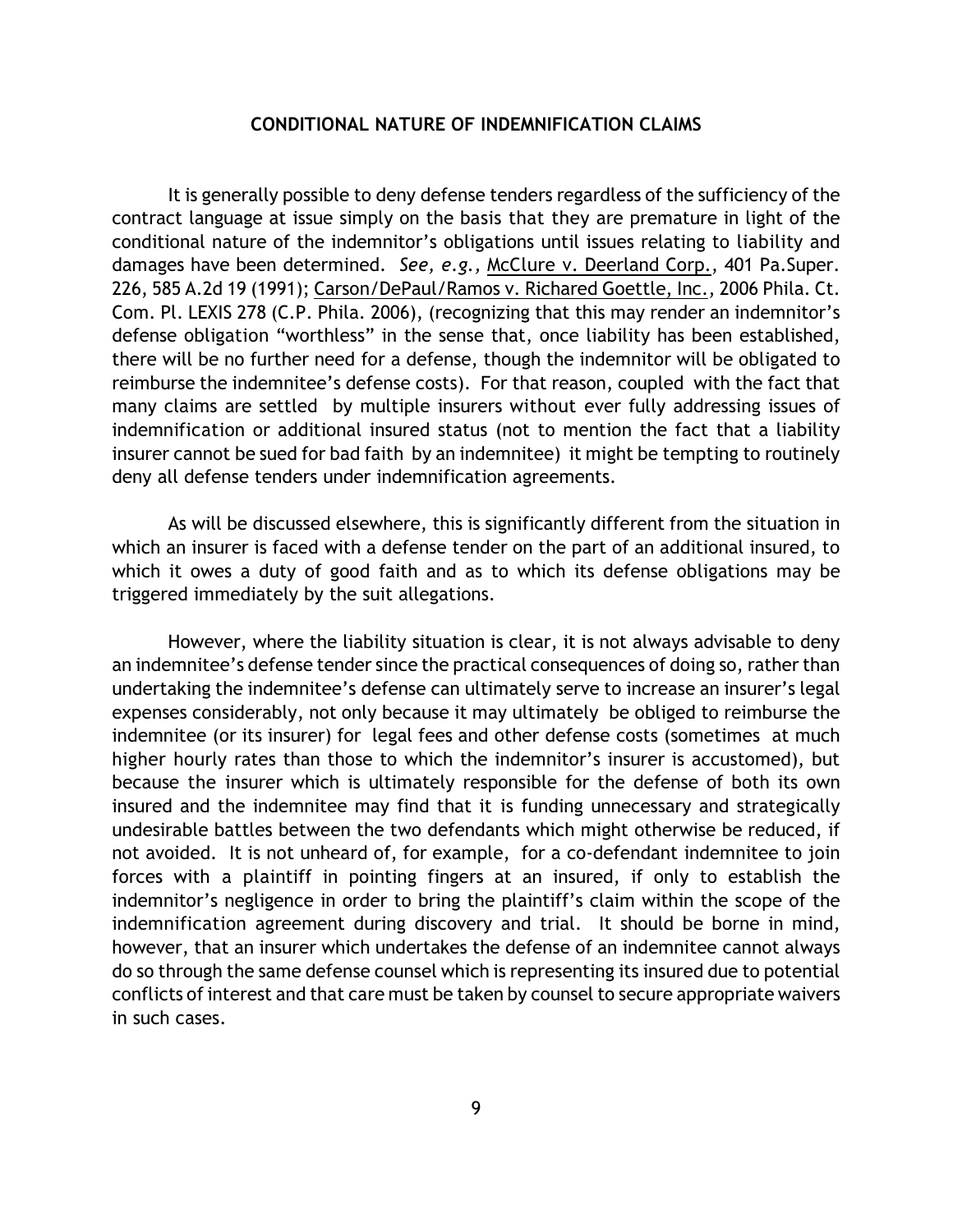#### **II. INSURANCE PROCUREMENT AGREEMENTS**

Where one party has agreed to obtain liability insurance coverage on behalf of another party, but fails to do so, he is liable to the other party as if he were an insurer. Hagan Lumber Co. v. Duryea School District, 277 Pa. 345, 121 A. 107 (1923); Borough of Wilkinsburg v. Trumball-Denton Joint Venture, 390 Pa.Super. 580, 568 A.2d 1325 (1990).

Unlike the situation with respect to claims based upon written indemnification agreements, which are typically covered by a CGL policy, an insured's alleged breach of an agreement to procure and maintain insurance coverage on another party's behalf is **not covered** by his liability policy, courts generally reasoning that such claims do not involve "damages" for "bodily injury" or "property damage" caused by an "occurrence" within the scope of the CGL policy insuring agreement. *See, e.g.,* Giancristoforo v. Mission Gas & Oil Products, 776 F.Supp. 1037 (E.D.Pa. 1991); Aetna v. Spancrete of Illinois, 726 F.Supp. 204 (N.D.Ill. 1989); Office Structures v. Home Ins. Co., 503 A.2d 193 (Del. 1985); Pyles v. PMA Ins. Co., 600 A.2d 1174 (Md.App. 1992); Musgrove v. The Southland Corp., 898 F.2d 1041 ( $5<sup>th</sup>$  Cir. 1990). Any coverage afforded through the exception to the "contractual liability" exclusion of a CGL policy applies only to liability assumed by insureds under indemnification agreements. It does not apply to breach of contract claims in general. Brooks v. Colton, 760 A.2d 393 (Pa.Super. 2000).

Because an insurer must defend an entire suit even if only some of the claims asserted are potentially covered under Pennsylvania law, claims premised upon an insured's alleged breach of an agreement to maintain insurance coverage on another party's behalf are frequently joined with other claims, such as cross-claims for contribution of indemnity at common law, or contractual indemnification claims, so insurers will often be forced to defend claims based upon an insured's alleged breach of an insurance procurement contract subject to a reservation of rights, even though there is no potential duty to indemnify as to that aspect of the case. It is extremely important for an insurer in such cases to issue a timely reservation of rights on that issue since it is entirely possible that the uncovered breach of contract claim may be the insured's only real source of liability in the case.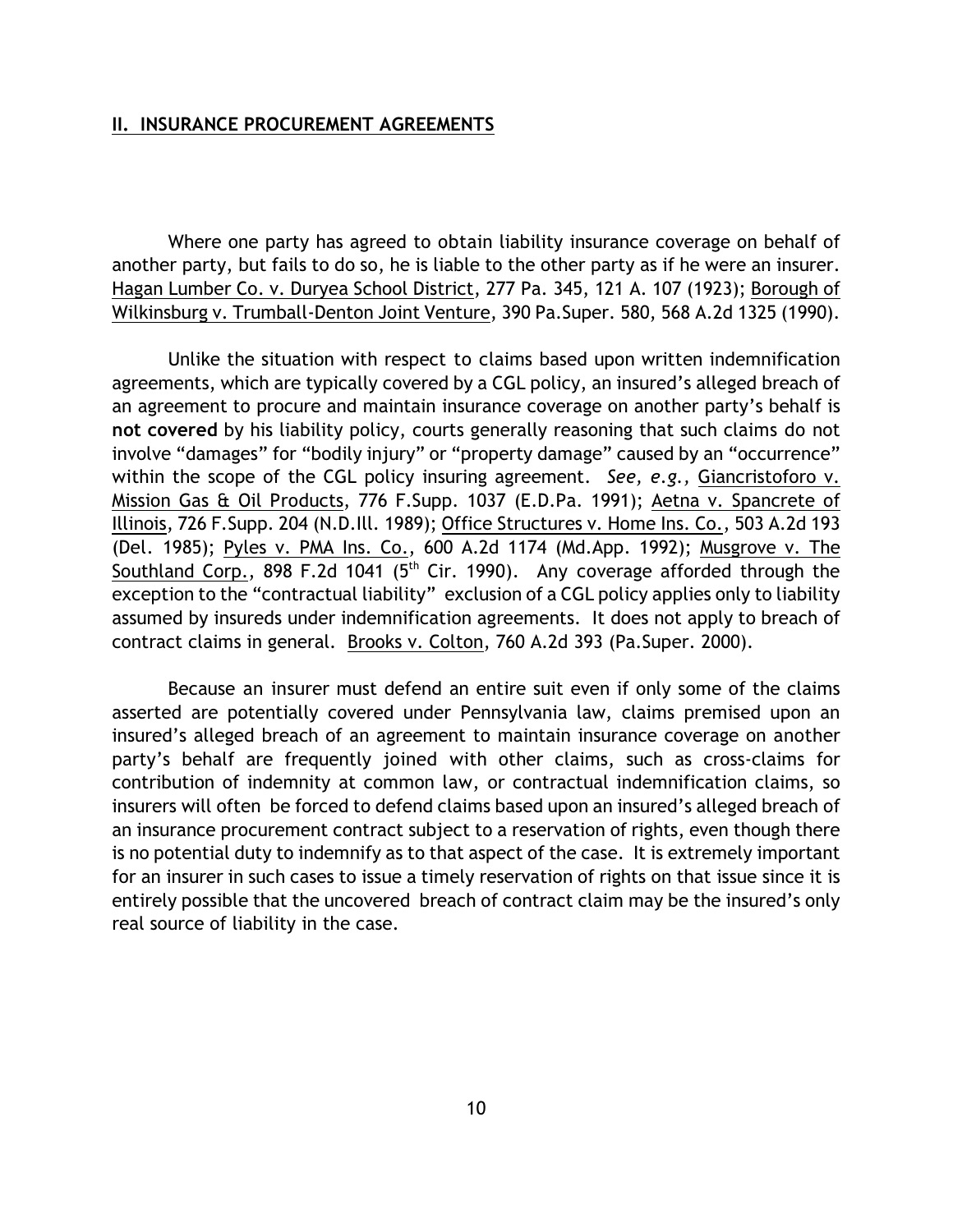#### **III. ADDITIONAL INSUREDS**

An additional insured might be defined as a person or entity that is neither a named insured, nor qualified as an insured under the "Who Is An Insured" provisions of an insurance policy, but for which the named insured's policy affords insured status by endorsement.

This can be accomplished through endorsements either conferring insured status upon designated entities by name or description, or on a "blanket" basis using language which broadly applies to any person or entity for which the policyholder has agreed to procure coverage under a contract (most endorsements requiring that the contract be in writing).

While Pennsylvania law addressing the terms and scope of coverage afforded to additional insureds remains somewhat limited, several fundamental principles have been established.

## **SCOPE OF COVERAGE PROVIDED**

First, while there is considerable folklore on the subject, such as the notion that additional insureds enjoy some sort of an inferior status under the policy and are only intended to be covered in connection with vicarious liability arising from the negligence of the named insured, that is simply not true as a general proposition under the language of most additional insured endorsements. Regardless of the insurer's subjective intentions, or those of the party seeking insured status for that matter, it is the intent which is expressed by the language of the insurance contract which controls under general principles of insurance policy construction. *See, e.g.,* Standard Venetian Blind Co. v. American Empire Ins. Co., 503 Pa. 300, 469 A.2d 563 (1983).

Typically, additional insured endorsements modify the "Who Is An Insured" provisions of a liability policy to add the party in question as an "*insured*". That is, the additional insured is an insured, just like any other insured on the policy, except to the extent that the endorsement provides otherwise through limiting language as to the scope and amount of coverage provided, its duration, any additional exclusions specifically applicable to the additional insured, and/or provisions addressing the subject of how the coverage provided relates to other insurance coverage available to the additional insured.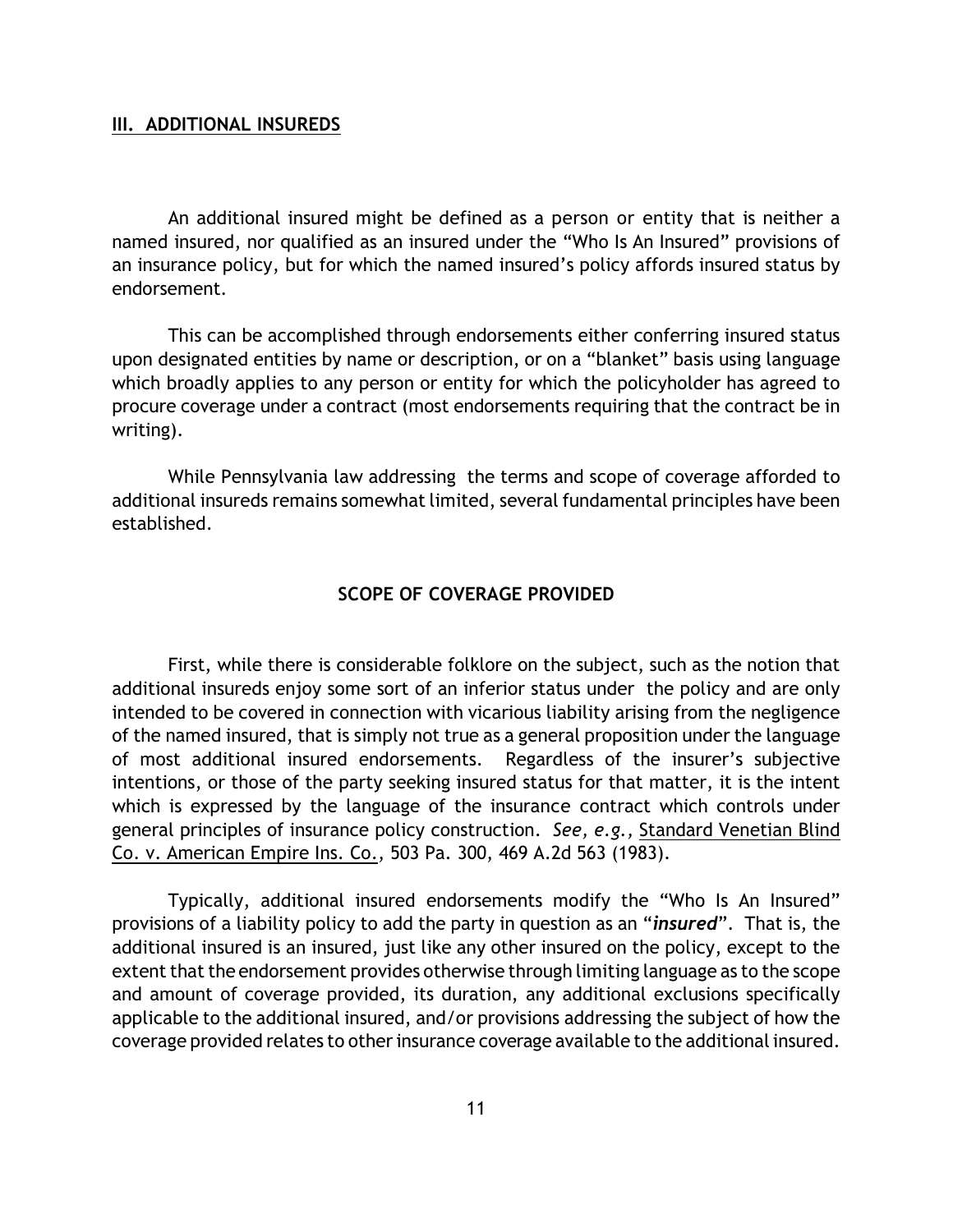Such endorsements often contain no language restricting the additional insured's coverage to vicarious liability based upon the named insured's actions, no language aimed at avoiding coverage in situations where the additional insured is solely liable, no language limiting the amount of coverage provided to the policy limits specified in the insured's underlying contract, few or no exclusions beyond those appearing in the liability policy itself, and no language addressing the subject of how the coverage provided interacts with any insurance coverage maintained by or otherwise available to the additional insured under its own policies, or that which might be available to an additional insured who also happens to be an additional insured under other insurance contracts.

The leading Pennsylvania case on the subject remains the Commonwealth Court's decision in Township of Springfield v. Ersek, 660 A.2d 672 (Pa.Cmwlth. 1995), *appeal denied*, 544 Pa. 640, 675 A.2d 1254 (1996), in which it was recognized that:

> (1) whatever the understandings, assumptions or intentions of the insurer, its policyholder, or the additional insured might have been, **the scope of coverage provided to an additional insured is governed by the terms of the endorsement itself**;

> (2) although an underlying contract between the policyholder and the additional insured may contain language relating to nature, amount, or primary status of the coverage to be provided, **underlying contract language is not controlling as to the insurer's obligations,** since the insurer was not a party to that contract;

> (3) **an additional insured will be covered for its own independent acts of negligence, like any other insured, unless the additional insured endorsement states otherwise;**

> (4) unlike indemnification agreements, which are strictly construed against a party seeking indemnification for its own negligent conduct, additional insured endorsements, like any other insuring agreement, will be **broadly interpreted and construed against the insurer** to the extent they are ambiguous; and

> (5) language appearing in an additional insured endorsement indicating that coverage is provided only with respect to liability **"***arising out of***"** the named insured's work or operations requires only **"***but for***"** , not proximate causation between the actions of the named insured and the additional insured's liability - **it does not require that the named insured be guilty**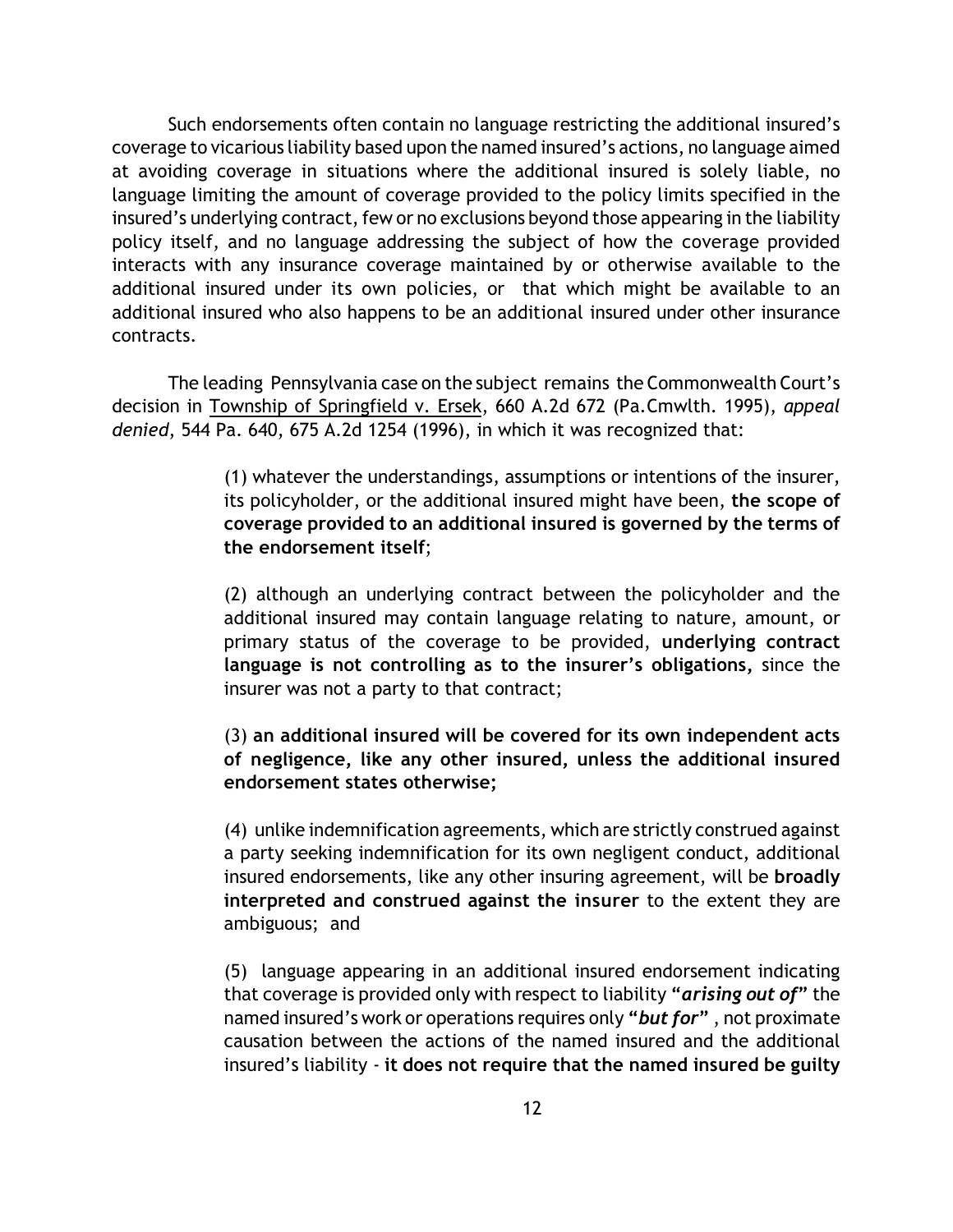#### **of negligence**.

The Ersek case provides a good illustration of the approach which has been taken in Pennsylvania (which appears to be consistently taken by other courts as well) in broadly interpreting typical additional insured endorsement language, such as language indicating that the additional insured qualifies as an insured "*but only with respect to liability arising out of operations performed by the named insured*." Far from having a significantly limiting effect, that language was construed as requiring only "*but for*" as opposed to "*proximate"* causation between the named insured's work or operations and the injury involved and the court held that the language did not require a showing that the policyholder was itself guilty of negligence.

In Ersek, the named insured was a golf pro shop which leased space for its business at a country club owned by Springfield Township. An employee of the named insured was injured when he fell from the stairs leading from the shop to the parking lot. The court readily concluded that the employee would not have been injured "*but for*" the pro shop's operations on the premises and that the township qualified as an insured under the policy since the "*arising out of*" language of the endorsement merely required that the injury be "*causally connected with, not proximately caused by*" the policyholder's operations. In other words, the mere presence of the named insured's injured employee on the premises of the additional insured was a sufficient causal connection to give rise to coverage under the endorsement.

Other Pennsylvania cases adopting a similarly broad view of the scope of coverage provided to additional insureds have included : Maryland Cas. Co. v. Regis Ins.Co., 1997 U.S. Dist. LEXIS 4359 (E.D.Pa. 1997), (holding that language affording coverage to additional insured "*but only with respect to liability...as the result of an alleged act or omission of the Named Insured or its employees*" did not mean that the named insured had to be guilty of any negligence, or that the additional insured was covered only for vicarious liability); Philadelphia Electric Co. v. Nationwide Mut. Ins. Co., 721 F.Supp. 740 (E.D.Pa. 1989), (holding that coverage must be provided to an additional insured electric company for its own acts of negligence under endorsement granting coverage "*for any work performed*" by the policyholder in connection with the bodily injury claim of one of the policyholder's employees who had allegedly been electrocuted while trimming trees due to the sole negligence of the electric company, the court concluding that the policy language afforded coverage for all liability arising in connection with the work, including the electric company's own negligence and stating that, had the insurer wished to provide coverage only for vicarious liability stemming from the named insured's negligence, it should have chosen different language); Pennsylvania Turnpike Commission v. Transcontinental Ins. Co., 1995 U.S. Dist. LEXIS 11089 (E.D.Pa. 1995), (holding that endorsement granting coverage to additional insured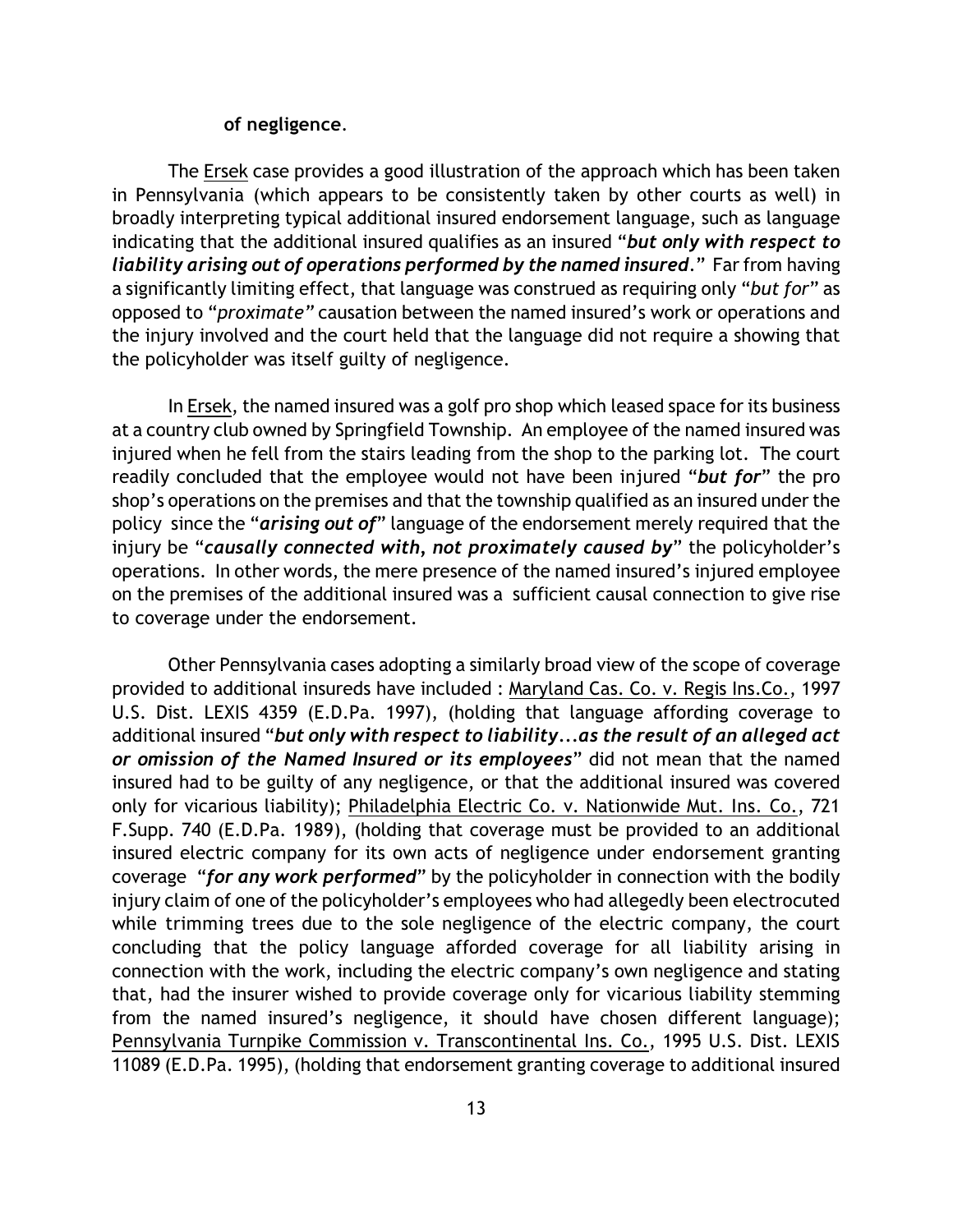"*but only with respect to liability arising out of your [i.e., the named insured's] work*" covered additional insured for its own negligence, rejecting insurer's contention that the policy only provided coverage for the acts or omissions of the named insured, noting that the only limitation under the endorsement would be a case in which the additional insured's liability was "unrelated" to the work performed).

The same "but for" causation approach has consistently been followed when interpreting additional insured endorsements in other states as well. For example, as in the Ersek case, other courts have likewise held that the presence of a named insured's employee at a work site creates a sufficient causal nexus to establish that the employee's injury arose out of the named insured's work or operations. Merchants Ins. Co. v. U.S.F. $\triangle G$ . Co., 143 F.3d 5 (1<sup>st</sup> Cir. 1998); Florida Power  $\triangle E$  Light Co. v. Penn America Ins. Co., 654 So.2d 276 (Fla.App. 1995).

Another leading decision on the issue of the scope of coverage provided under an additional insured endorsement conferring insured status for liability "arising out of" the named insured's operations (and one which has been cited with approval in several Pennsylvania cases) is the Kansas case of McIntosh v. Scottsdale Ins. Co., 992 F.2d 251 (10<sup>th</sup> Cir. 1993), involving injuries suffered by a spectator at a city festival in Wichita, who leaped over a wall in his haste to find a toilet. The company running the festival named the city as an additional insured on its policy under an endorsement conferring such status with respect to liability arising out of the named insured's operations. The Court of Appeals held that such language did not confine coverage only to situations in which the policyholder was negligent, but instead afforded coverage to the city as an additional insured even though it was stipulated that the city was entirely at fault, merely because the injury arose from the named insured's operation of the festival.

One Pennsylvania case in which it was held that no coverage need be afforded to an additional insured is the unpublished trial level federal court decision in Time Warner Entertainment v. Travelers Casualty & Surety Co., 1998 U.S. Dist. LEXIS 19460 (E.D.Pa. 1998), which at least recognized that there is a limit to application of "but for" causation in determining whether an additional insured's liability arises from the named insured's work.

Briefly, that case involved an injury to one of the named insured's employees which occurred away from the site at which the policyholder was performing its construction work. The employee had been turned away from the construction site for lack of a hard hat. He went to a different facility operated by the additional insured to get a hard hat not because of the contract, but because it was convenient and he knew the people there, thinking he could borrow a hard hat from one of them. He then fell while climbing some shelving on which the hats were stored.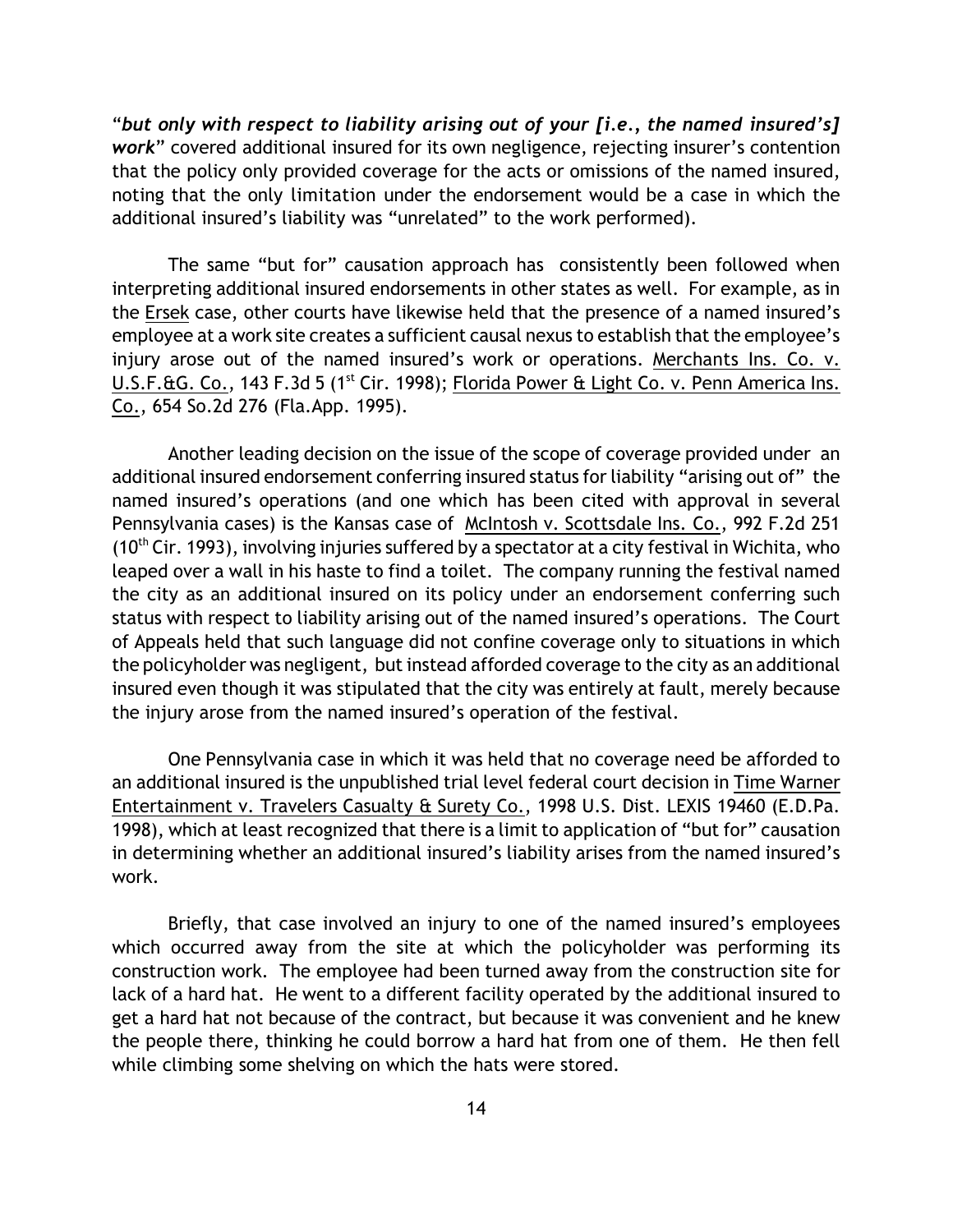The Time Warner court upheld a denial of coverage to the additional insured, concluding that it was a mere fortuity that the employee had chosen to get a hat at its facility rather than going home and that his injuries did not arise from the work performed by his employer for the additional insured. In reaching that result, the court recognized that the policy language limiting coverage to liability arising from the policyholder's work was meant to have at least some limiting effect and was intended to prevent an additional insured from "enjoying blanket coverage under the policy for liability unrelated to the work." Although "but for" causation between the named insured's work and the additional insured's liability is sufficient to trigger coverage, the court stated that such causation is "not without limitation" and that "every incidental factor" which arguably contributes to an accident is not "but for" causation in a legal sense.

A more recent example of a case in which a court concluded that the limits of causation were being stretched too far is the unpublished decision of the U.S. Court of Appeals for the Third Circuit in Meridian Mutual Ins. Co. v. Continental Business Center, 174 Fed.Appx. 104 (3d Cir. 2006). That declaratory judgment action arose from seventeen consolidated lawsuits filed by numerous industrial complex tenants against the owner of the complex, claiming that the owner was guilty of negligence in violating various fire and building codes and in failing to provide adequate fire protection, allowing the fire, which began on the opposite side of the Schuylkill River, to spread throughout the complex. One of the tenants, Little Souls, Inc., maintained a general liability policy under which the owner qualified as an additional insured as required by its lease. The endorsement confined the coverage provided to claims "arising out of" real property which the insured either owned, rented, leased or occupied. There was apparently no allegation in any of the underlying lawsuits or any evidence that the property leased by Little Souls had anything to do with the fire, or more specifically, the damage caused to other tenants. In holding that the tenant's insurer had no duty to defend or indemnify the owner, the Court of Appeals stated: "We agree with the District Court that Continental has failed to allege any connection, let alone causation, between the real property rented by Little Souls and the fire or the resulting damage. For example, Continental does not point to any underlying complaint alleging that the fire arose or spread due to the property rented by Little Souls. Continental presents no evidence that "but for" Little Souls the fire would not have occurred or spread.... Consequently, as the District Court held, 'the argument that a fire starting on the other side of the Schuylkill River and eventually spreading across the river to the Little Souls property 'arose out of' that property is totally devoid of any arguable merit*.'*"

While not addressed in any Pennsylvania cases, there are certainly variations in the language of additional insured endorsements which are likely to be effective in limiting the scope of the coverage provided to additional insureds to situations in which the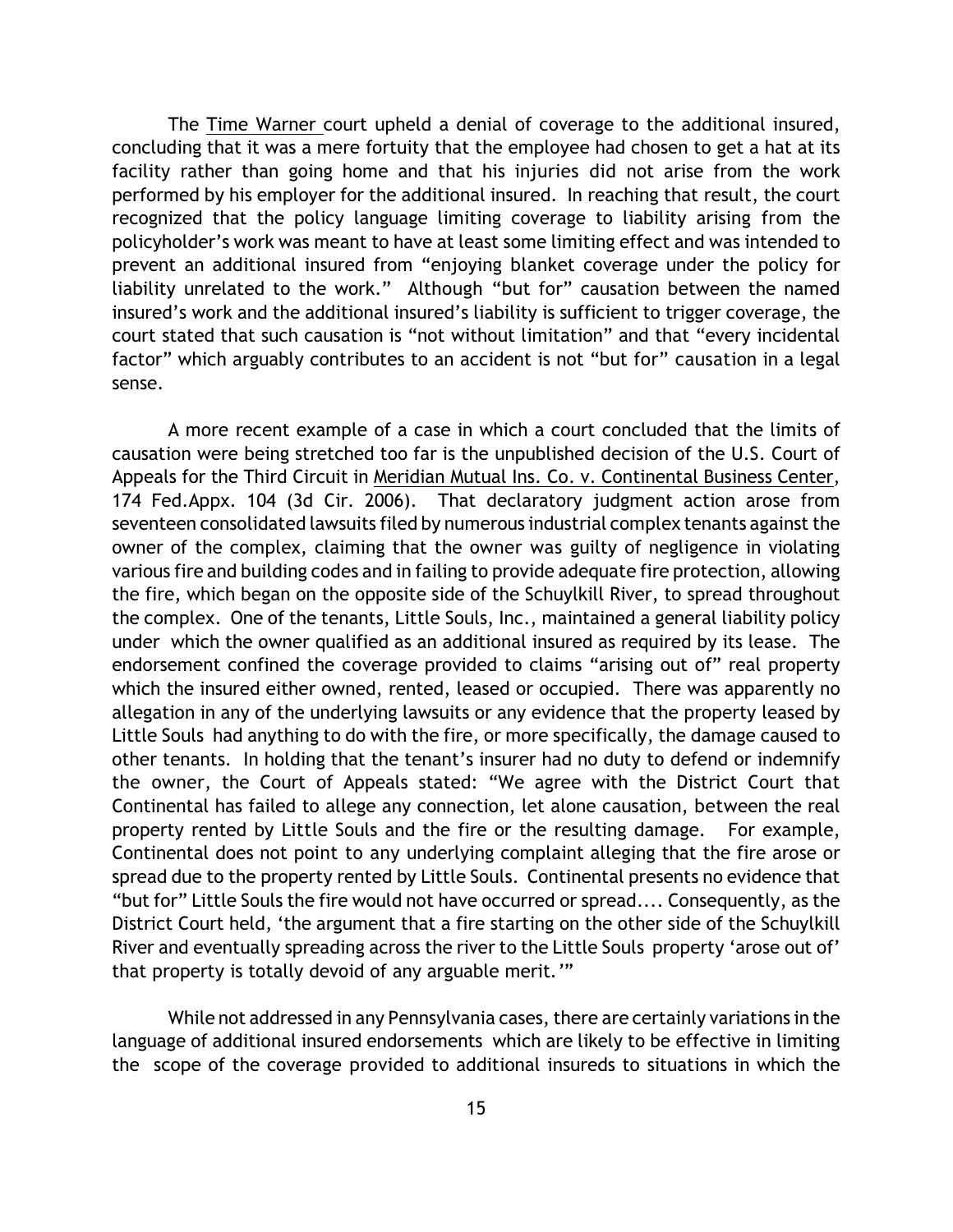additional insured is simply vicariously liable for the negligence of the named insured, rather than situations in which the additional insured is independently negligent. Some endorsements take the direct approach of providing that additional insureds are afforded coverage only with respect to claims of vicarious liability arising from the work or operations of the named insured.

One variation offered by ISO in reaction to case law interpreting prior forms as providing coverage with respect to an additional insured's sole negligence has been endorsement language granting insured status only with respect to injury or damage caused in whole, or in part, by the acts or omissions of the named insured or those acting on its behalf in the performance of its operations for the additional insured. In some forms, that language is followed by an exclusion with respect to claims arising from the sole negligence of the additional insured. That language should certainly serve to eliminate coverage for additional insureds in connection with claims as to which they are solely liable, but was not intended and does not appear to eliminate coverage for all negligence on the part of additional insureds, who remain entitled to coverage for concurrent negligence and are denied coverage only in those cases in which they are solely liable for the injury or damage involved. Nor would that language likely have a significant impact upon an insurers' defense obligations in most cases.

Another approach which has been taken by insurers with some success in attempting to avoid providing coverage to additional insureds for their own acts of negligence has been to limit the scope of the additional insured's insured status to claims arising from its "general supervision" of the named insured's work, or to include exclusionary language barring coverage to additional insureds for their own acts or omissions other than in connection with the *"general supervision*" of the named insured's work. Courts in several states appear to have interpreted that language as providing coverage only for claims of vicarious liability. *See, e.g.,* First Ins. Co. of Hawaii v. State of Hawaii, 665 P.2d 648 (Haw. 1983); Liberty Mutual Ins. Co v. Capeletti Bros., 699 So.2d 736 (Fla.App. 1997); National Union Fire Ins. Co. of Pittsburgh v. Nationwide Mutual Ins. Co.., 82 Cal.Rptr.2d 16 (Cal.App. 1999). There is, however, some authority to the contrary, at least one court holding that the phrase "general supervision" is ambiguous and thus includes an additional insured's independent acts of negligence. Southwestern Bell Telephone Co. v. The Western Cas. & Surety Co., 269 F.Supp. 315 (E.D.Mo. 1967). Consistent with the notion that an insurer must defend an entire suit when any single claim is potentially within the coverage of its policy, where an additional insured was sued for both its independent negligence in connection with its failure to keep the job site free of debris (for which it was not covered in the face of such policy language) and for its negligent supervision of the named insured subcontractor's work (for which it was) it was held that the subcontractor's insurer still had a duty to defend the entire suit. Bovis Lend Lease LMB v. National Fire Ins. Co. of Pittsburgh, 2004 U.S.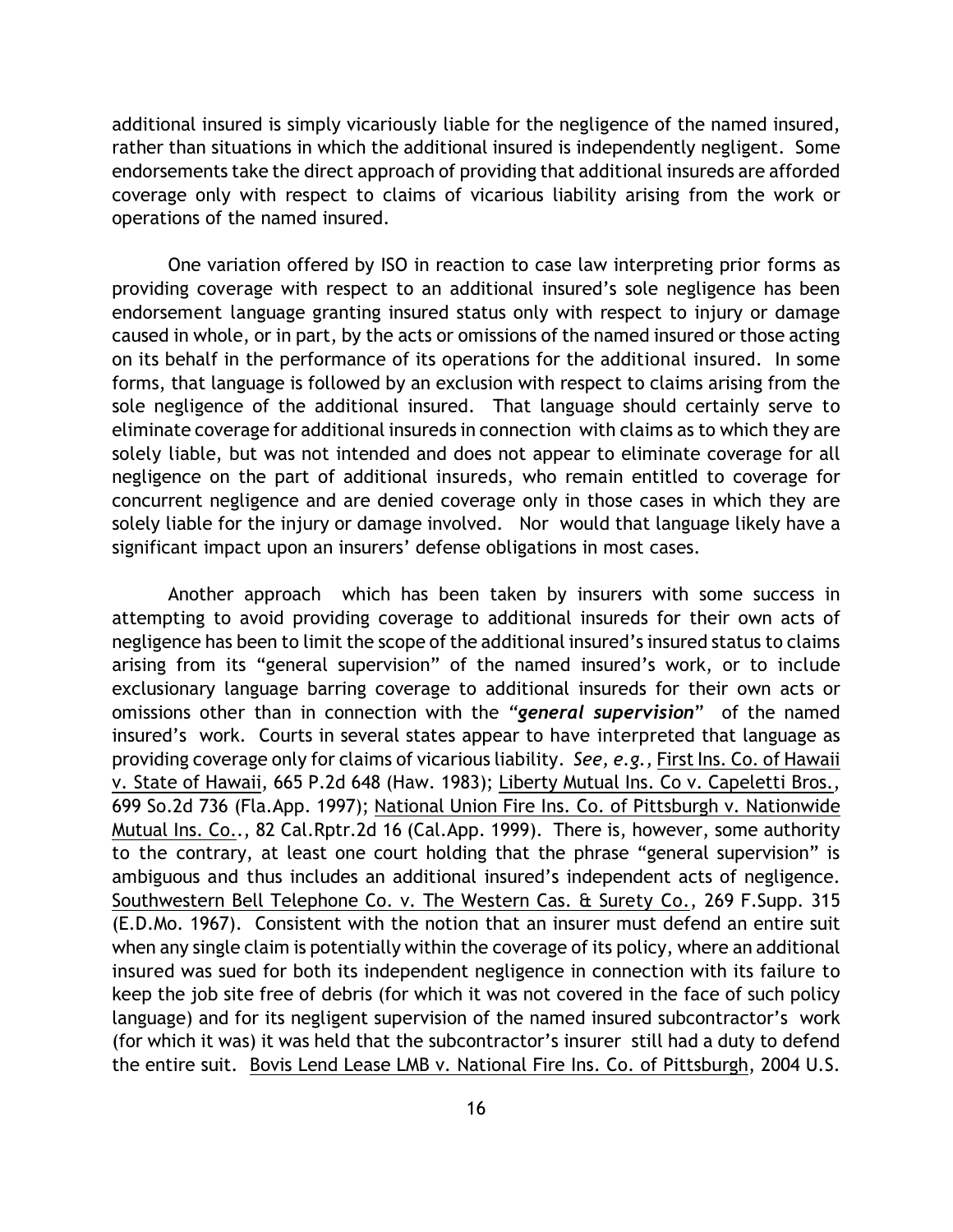Dist. LEXIS 5352 (S.D.NY 2004).

The simple fact of the matter is that the courts have essentially invited insurers to change their policy language if it is not their intent to afford coverage with respect to the negligent acts of additional insureds or to limit the coverage to claims of vicarious liability and that, for the most part, this has not occurred to any great extent.

In addition to issues relating to whether, or to what extent an additional insured is entitled to coverage for its own negligent conduct, some additional insured endorsements contain language limiting the duration of time for which coverage is provided. For example, some endorsements contain language to the effect that the additional insured is included as an insured on the policy "*but only with respect to liability arising our of your ongoing operations performed for that insured*." The courts appear to have uniformly interpreted the phrase "*ongoing operations*" as unambiguously providing coverage only for injury or damage occurring while the named insured is still conducting its operations and as not providing coverage with respect to socalled "*completed operations*" claims involving injury or damage occurring after the named insured's work has been completed or put to its intended use. *See, e.g.,* Pardee Construction Co. v. Insurance Co. of the West, 92 Cal.Rptr.2d 443 (Cal.App. 2000); KBL Cable Services of the Southwest v. Liberty Mutual Fire Ins. Co., 2004 Minn. App. LEXIS 1294 (Minn.App. 2004); MW Builders v. Safeco Ins. Co. of America, 2004 U.S. Dist. LEXIS 18866 (D.Or. 2004); Mikula v. Miller Brewing Co., 701 N.W.2d 613 (Wis.App. 2005).

## **INJURIES TO EMPLOYEES**

One frequently recurring topic which has received some unusual treatment under Pennsylvania law involves the question of whether an additional insured is entitled to liability coverage in connection with bodily injury claims on the part of the named insured's employees. This is not an issue of workers' compensation immunity, but is instead concerned with the question of whether coverage is barred with respect to such claims under what is commonly known as an "**employer's liability exclusion**", typically indicating that the insurance does not apply to "*bodily injury to an employee of the insured*."

Most courts have held that such exclusions would not apply to additional insureds in cases involving injury to employees of the named insured since the phrase "*the insured*" would be viewed as referring only to the insured seeking coverage. Thus, because an injured employee of the named insured is not an employee of the additional insured, the exclusionary language would not apply to the additional insured. *See, e.g.,*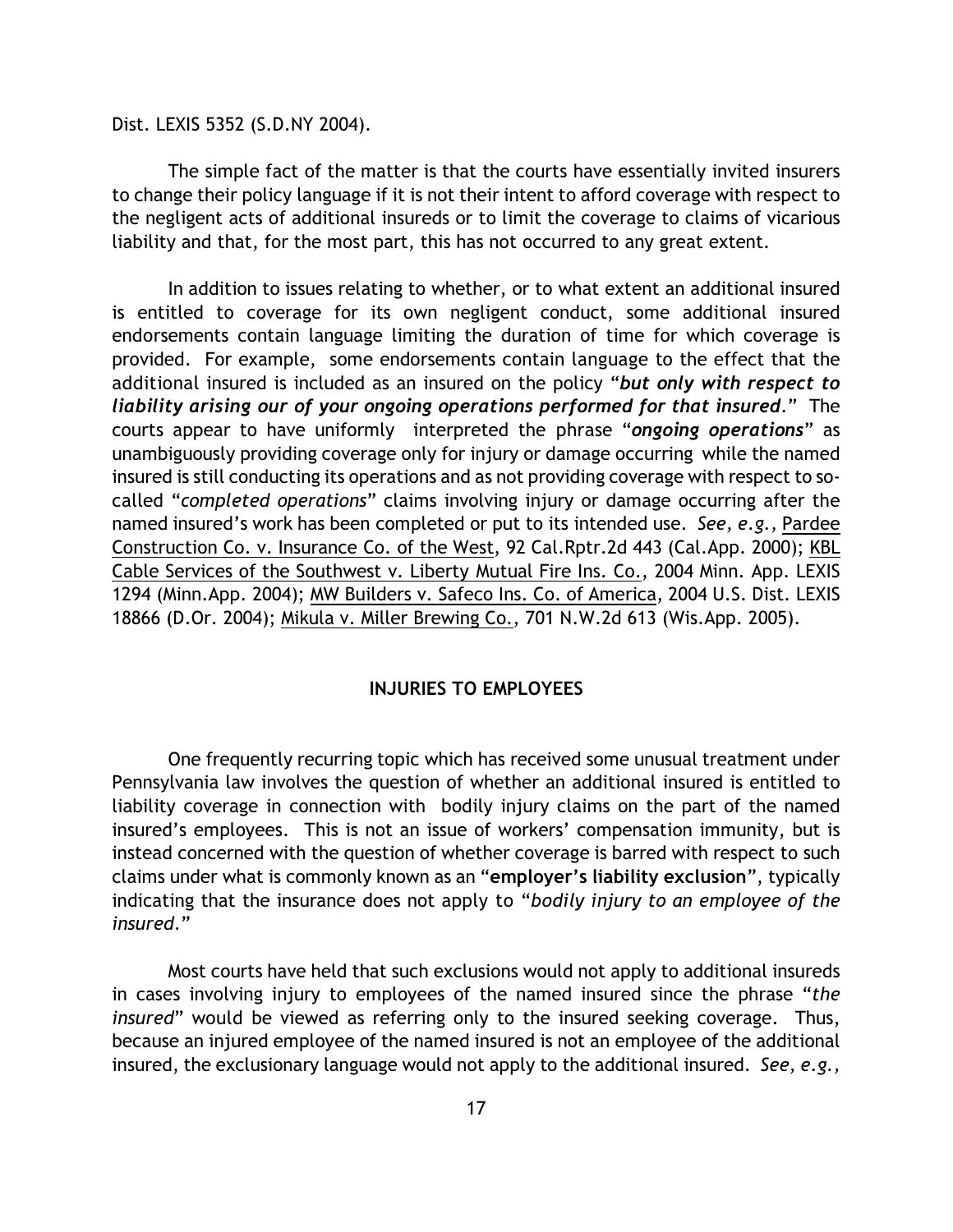Erdo v. Torcon Construction Co., 275 N.J.Super. 117, 645 A.2d 806 (App.Div. 1994); Sacharko v. Center Equities Ltd. Partnership, 479 A.2d 1219 (Conn.App. 1984); Diamond International Corp. v. Allstate Ins. Co.,  $712$  F.2d  $1498$  ( $1<sup>st</sup>$  Cir. 1983).

However, with one exception, Pennsylvania's state and federal courts have consistently held otherwise, relying upon the Supreme Court's forty-year-old decision in PMA Ins. Co. v. Aetna Casualty and Surety Co., 426 Pa. 453, 233 A.2d 548 (1967). In that case, it was held that an employer's liability exclusion barring coverage with respect to bodily injury to an employee of "the insured" applied to defeat coverage not only to the named insured employer of the injured party, but also to an additional insured which did not employ the plaintiff.

That holding is not only at odds with the law in nearly every other jurisdiction to consider the question, but is actually contrary to several other Pennsylvania cases in which our courts have consistently considered the phrase "*the insured*" when appearing in policy exclusions as referring only to the particular insured seeking coverage, in contrast to the meaning of the phrase "*any insured*", which would operate to bar coverage to all insureds if it applied to any one of them. In short, the Court in PMA construed the language "*the insured*" as if it instead said "*any insured*."

Accordingly, the PMA decision has been roundly criticized in subsequent cases, but with the exception of a single decision to the contrary from our Superior Court in Luko v. Lloyd's London, 393 Pa.Super. 165, 573 A.2d 1139 (1990), *appeal denied*, 584 A.2d 319 (Pa. 1990), in which that court tried unconvincingly to "distinguish" PMA, our courts have thus far considered themselves "constrained to adhere" to the Supreme Court's decision in PMA as binding precedent, upholding denials of coverage to additional insureds in cases involving injuries suffered by a named insured's employees. Roosevelt's, Inc. v. Zurich American Ins. Co., 2005 Phila. Ct. Com. Pl. LEXIS 226 (C.P. Phila. 2005); Brown & Root Braun, Inc. v. Bogan, Inc., 2002 U.S.App. LEXIS 27347 (3d Cir. 2002); North Wales Water Authority v. Aetna Life and Casualty, 1996 U.S. Dist. LEXIS 15997 (E.D.Pa. 1996); Northbrook Ins. Co. v. Kuljian Corp., 690 F.2d 368 (3d Cir. 1982).

## **THE WRITTEN CONTRACT REQUIREMENT**

Many additional insured endorsements make reference to the named insured having entered into a contract or agreement under which it is required to provide coverage for the additional insured. For example, a "blanket" additional insured endorsement might confer insured status upon any person or organization for whom the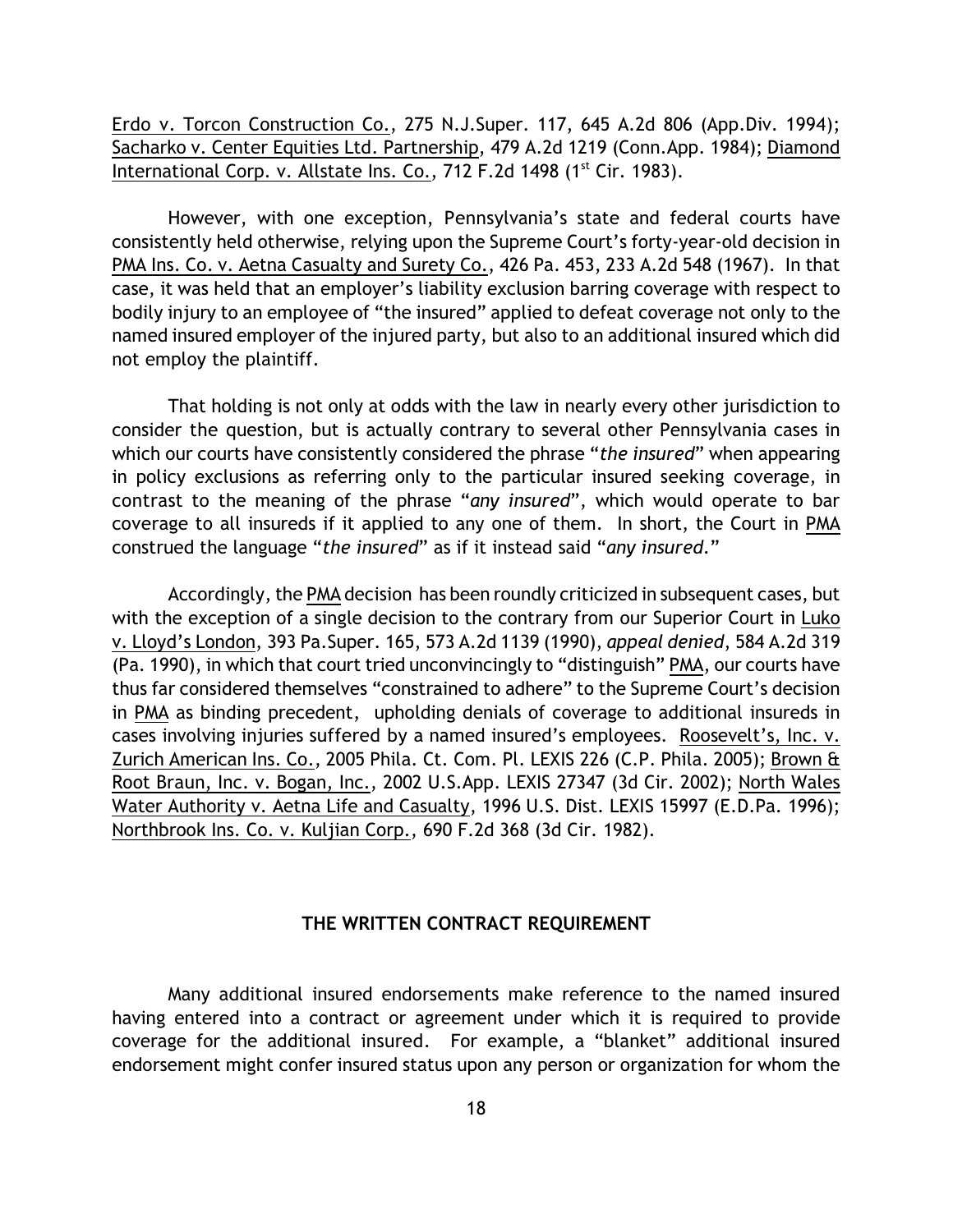policyholder is performing operations if the two "*have agreed in a written contract or written agreement executed prior to any loss that such person or organization will be added as an additional insured*."

While there appears to be little case law addressing the "written contract" issue, at least one court has boldly stated the obvious, holding that the language means what it says. In Liberty Insurance Corp. v. Ferguson Steel Co., 812 N.E.2d 228 (Ind.App. 2004), it was held that language referring to a written agreement means precisely that and that neither an unsigned written agreement, nor an oral agreement, nor a prior course of dealings between the parties will trigger coverage under such an endorsement, the court reasoning that an insurer has a right to protect itself against responsibility based upon informal agreements between contractors by requiring that they be in writing.

## **RIGHTS OF ADDITIONAL INSUREDS**

Under typical additional insured endorsement language, an additional insured is afforded status as an "insured" through modification of the Commercial General Liability Coverage Form, just like any other "insured" under the policy and subject to all of the policy provisions *except* to the extent that the endorsement in question says otherwise.

Accordingly, the liability insurer which has conferred insured status upon that party should not, as is frequently done, engage in what might be characterized as stonewalling tactics when a tender is made, refuse to acknowledge communications from additional insureds, offer legally unfounded grounds (or none at all) for denials of coverage, or refuse to provide them with copies of the insurance policy involved, particularly in a jurisdiction such as Pennsylvania, where there exists a cause of action for "bad faith."

While there is scant Pennsylvania authority on this topic, there would seem to be little question but that an additional insured, as an "insured" under the policy, would have legal standing to maintain an action under Pennsylvania's bad faith statute (which confers that right upon "the insured") and this concept appears to have been at least implicitly recognized in one trial level case. Rouse Philadelphia, Inc. v. OneBeacon Ins. Co., 2005 Phila. Ct. Com. Pl. LEXIS 440 (C.P. Phila. 2005), (holding that, because a plaintiff who claimed additional insured status under policy did not, in fact, qualify as an additional insured, it could not maintain an action for bad faith).

There is also case law from other jurisdictions (which would likely be followed in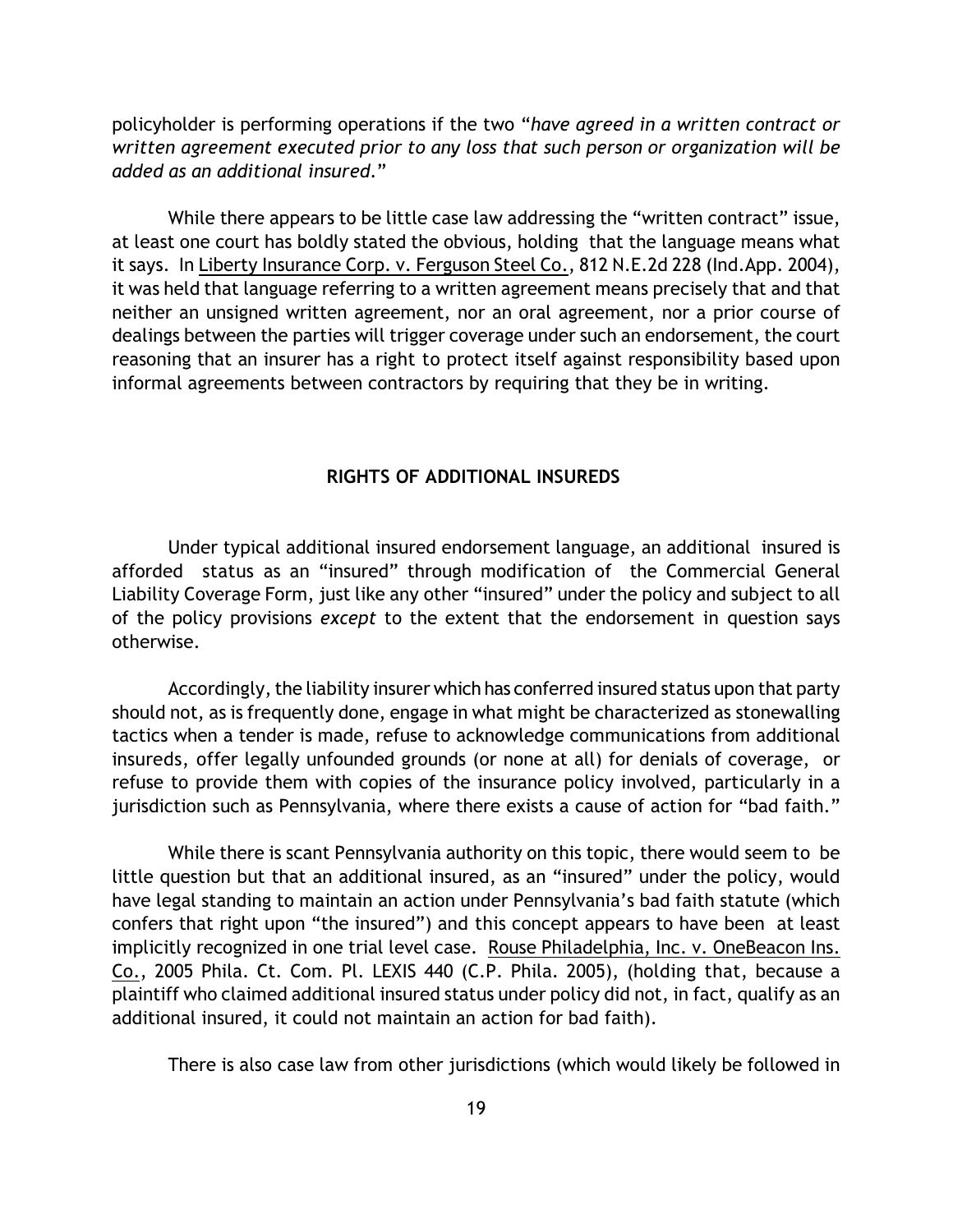Pennsylvania) indicating that an additional insured is entitled to receive a copy of the insurance policy under which it qualifies as an insured upon request. Sears v. Rose, 134 N.J. 326, 348 (1993); Edwards v. Prudential, 357 N.J.Super. 196 (App.Div. 2003).

At the same time, an additional insured's rights are subject to the terms and limitations of the insurance policy. It has been said that the naming of additional insureds does not extend the nature of the coverage provided, but merely gives to others the same protection afforded to the principle insured. Wyner v. North American Specialty Ins. Co., 78 F.3d 752  $(1<sup>st</sup> Cir. 1996)$ .

While this is something of an overstatement since the scope of the coverage afforded to additional insureds can obviously be limited by the terms of the policy or endorsement, it has also been said that additional insureds "*are entitled to the same coverage as the named insured,"* and that an additional insured "*has the same rights under a policy as the named insured, including the right to test the limits and validity of the policy's provisions."* Miltenberg & Samton, Inc. v. Assicurazioni Generali, S.P.A., 2000 Phila. Ct. Com. Pl. LEXIS 79 (C.P. Phila. 2000).In other words, it should be assumed that an additional insured (unlike an insured's contractual indemnitee) has standing to sue an insurer for breach of contract, declaratory relief and bad faith.

## **DUTY TO DEFEND ADDITIONAL INSUREDS**

It should also be understood that the general rules governing an insurer's defense obligations will apply in the case of additional insureds in the same way they apply to any other insured.

For example, an insurer has a duty to defend in Pennsylvania if the factual allegations of a complaint state a claim which is potentially covered under the policy, with any doubts or ambiguities being resolved in favor of the insured. Accordingly, if a complaint asserts a variety of allegations or multiple liability theories against the additional insured and any one of them would potentially fall within the scope of the additional insured endorsement, and if the applicability of an exclusion is not apparent on the face of the complaint, the insurer would almost certainly be deemed to have a duty to defend the additional insured and would face the same consequences should it fail to assume that duty as would result if any other insured were involved.

Here lies an important distinction between the rights of additional insureds and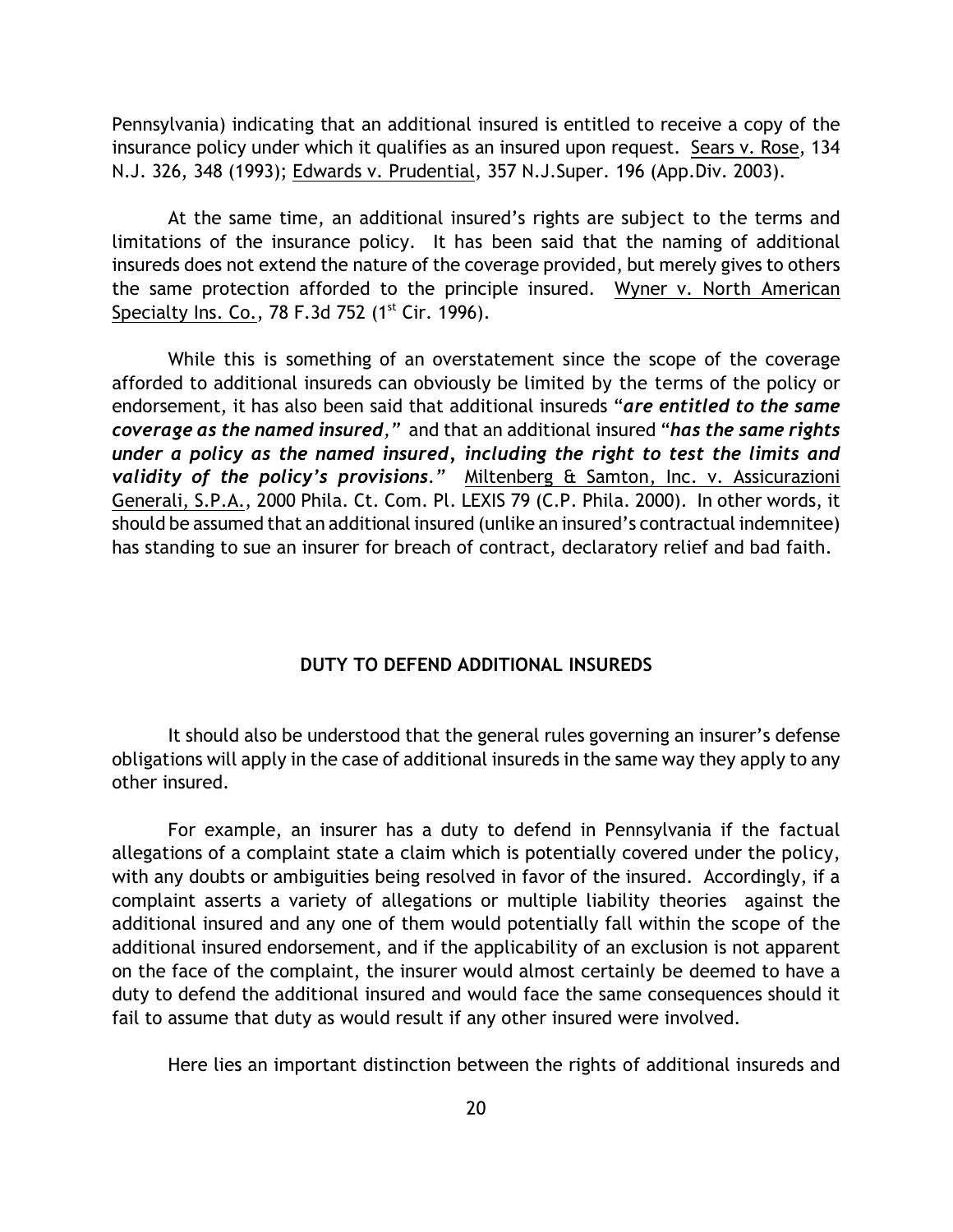contractual indemnitees. While common law or contractual indemnification is a conditional obligation in the sense that the indemnitee's rights may not ripen until liability has been determined as previously discussed, that is not the approach to be taken with regard to additional insureds, to whom a liability insurer may owe immediate defense allegations based upon the suit allegations.

## **PRIORITY OF COVERAGE**

While many claims professionals and attorneys often seem to assume that any coverage afforded to an additional insured is automatically primary to that which might be available from their own policies and make their tenders accordingly, demanding that the carrier providing such coverage assume full and primary responsibility its additional insured's defense, that is not necessarily the case.

The fact that coverage must be provided pursuant to an additional insured endorsement does not necessarily yield the conclusion that such coverage is applicable on a primary and exclusive basis. It is entirely possible that multiple insurers may have a joint and concurrent obligation with respect to both defense and indemnification of the same additional insured, as is sometimes the case with claims arising from large construction projects, and in some cases, the additional insured's own coverage might apply on a primary or concurrent basis.

This is largely an issue of competing policy draftsmanship, and while this may not be a particularly healthy approach from an industry perspective and may subject policyholders to potential litigation in those cases in which they have agreed to provide coverage to additional insureds on a primary basis, some insurers might be tempted to consider adding excess clauses to all of their additional insured endorsements as a method of avoiding primary coverage obligations, or at least requiring that other insurers participate at the same level.

In many cases, this issue is not directly addressed in the additional insured endorsement itself (leaving the parties to resort to the "Other Insurance" clause of the CGL Coverage Form) or in the additional insured's own policy. While this question as to the priority of coverage is sometimes addressed in the underlying contract between the policyholder and the additional insured, any language in the underlying contract as to whose policy is to apply on a primary basis should be considered irrelevant, unless that agreement is expressly incorporated into the additional insured endorsement itself. In that regard, it has generally been held that an insurer's obligations to an additional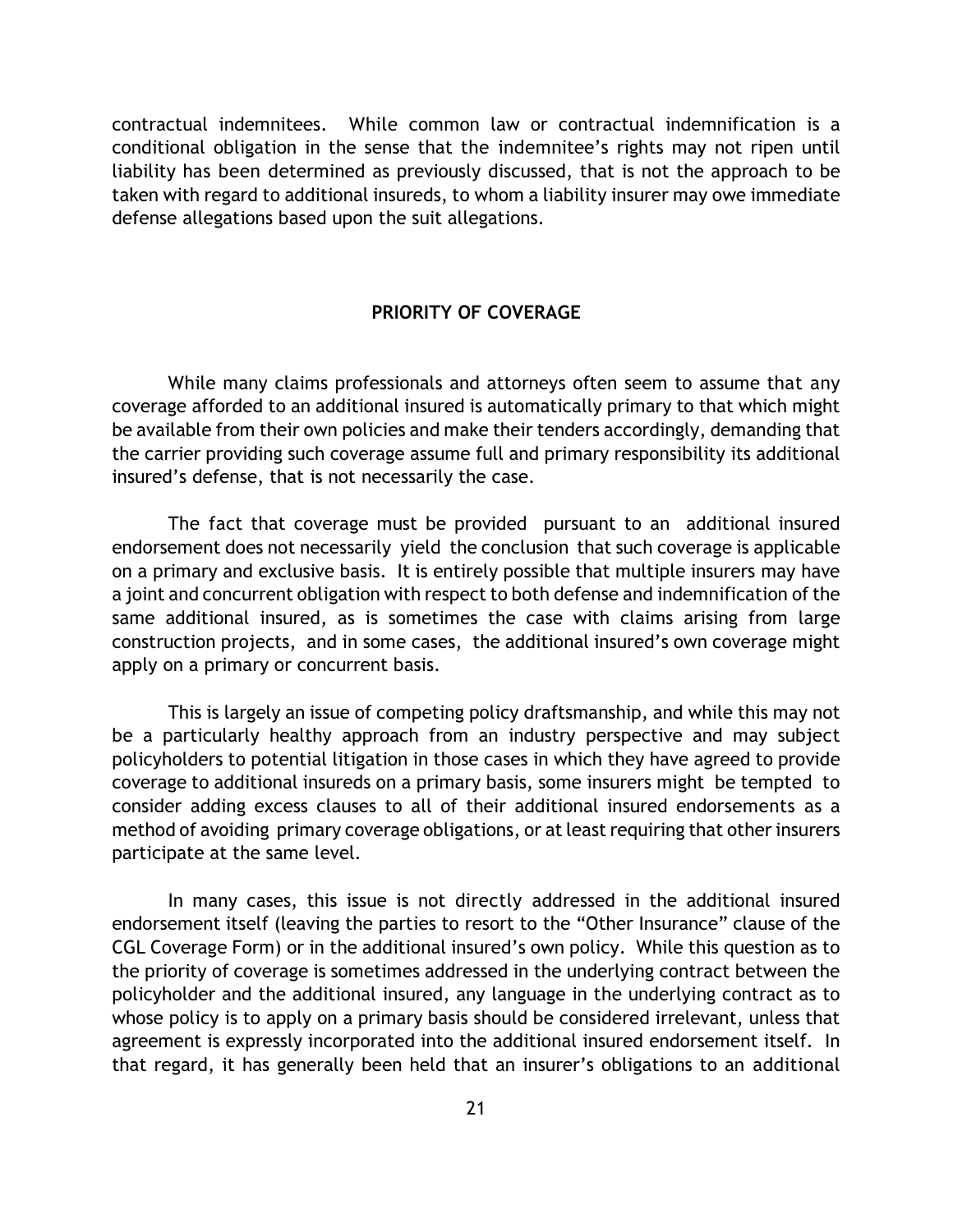insured are determined solely by the terms of its insurance policy and not by the terms of any underlying contract to which it was not a party. Ersek, *supra* ; Transport Indemnity Co. v. Home Indemnity Co., 535 F.2d 232 (3d Cir. 1976); Travelers Indem. Co. v. American & Foreign Ins. Co., 730 N.Y.S.2d 231 (App.Div. 2001).

The relationship between potentially applicable insurance policies in this context has only recently begun to be addressed in policy language. It has become increasingly common in the past decade for the additional insured's own CGL policy to contain in its "Other Insurance" clause (or by endorsement) a provision indicating that the coverage provided by that policy is excess over any available policy of insurance under which the insured has been added as an additional insured pursuant to a contract or agreement. While there is currently no Pennsylvania case law on this point, such policy language has consistently been given effect in other jurisdictions and there is no reason to believe that a Pennsylvania court would hold otherwise. *See, e.g.,* Transamerica Ins. Group v. Turner Constr. Co., 601 N.E.2d 473 (Mass.App. 1992); U.S. Fire Ins. Co. v. Aetna Life and Casualty, 684 N.E.2d 956 (Ill.App. 1997), *appeal denied*, 690 N.E.2d 1388 (Ill. 1998); St.Paul Fire & Marine Ins. Co. v. Hanover Ins. Co., 2000 U.S. Dist. LEXIS 21792 (E.D.N.C. 2000); Tishman Constr. Co. of New York v. American Mfrs. Mut. Ins. Co., 2002 N.Y.App. Div. LEXIS 10601 (NYApp. 2002). Where the additional insured's own policy contains such an excess clause and there is no competing excess language in the additional insured endorsement, there would appear to be no real question but that the carrier providing coverage to the additional insured will be obliged to do so on a primary basis.

At the same time, however, some additional insured endorsements themselves contain competing excess clauses, indicating, for example, that the coverage afforded to the additional insured is excess to any other insurance coverage available to that party. Some endorsements provide some further measure of protection to their policyholders from breach of insurance procurement contract claims by stating that the coverage afforded to additional insureds is excess *unless* the named insured's underlying contract expressly requires that its coverage be primary.

What would likely occur in a case involving competing and mutually irreconcilable excess clauses between the additional insured's own policy and that appearing in any policy under which it has been added as an additional insured is that a court would consider them mutually repugnant, with the result that both would be disregarded and the two policies would be deemed to apply on a joint and concurrent basis, consistent with the approach taken in other types of cases. *See, e.g.,* Hoffmaster v.Harleysville Mut. Ins. Co., 657 A.2d 1274 (Pa.Super. 1995); Fireman's Fund Ins. Co. v. Empire Fire & Marine Ins. Co., 152 F.Supp.2d 687 (E.D.Pa. 2000).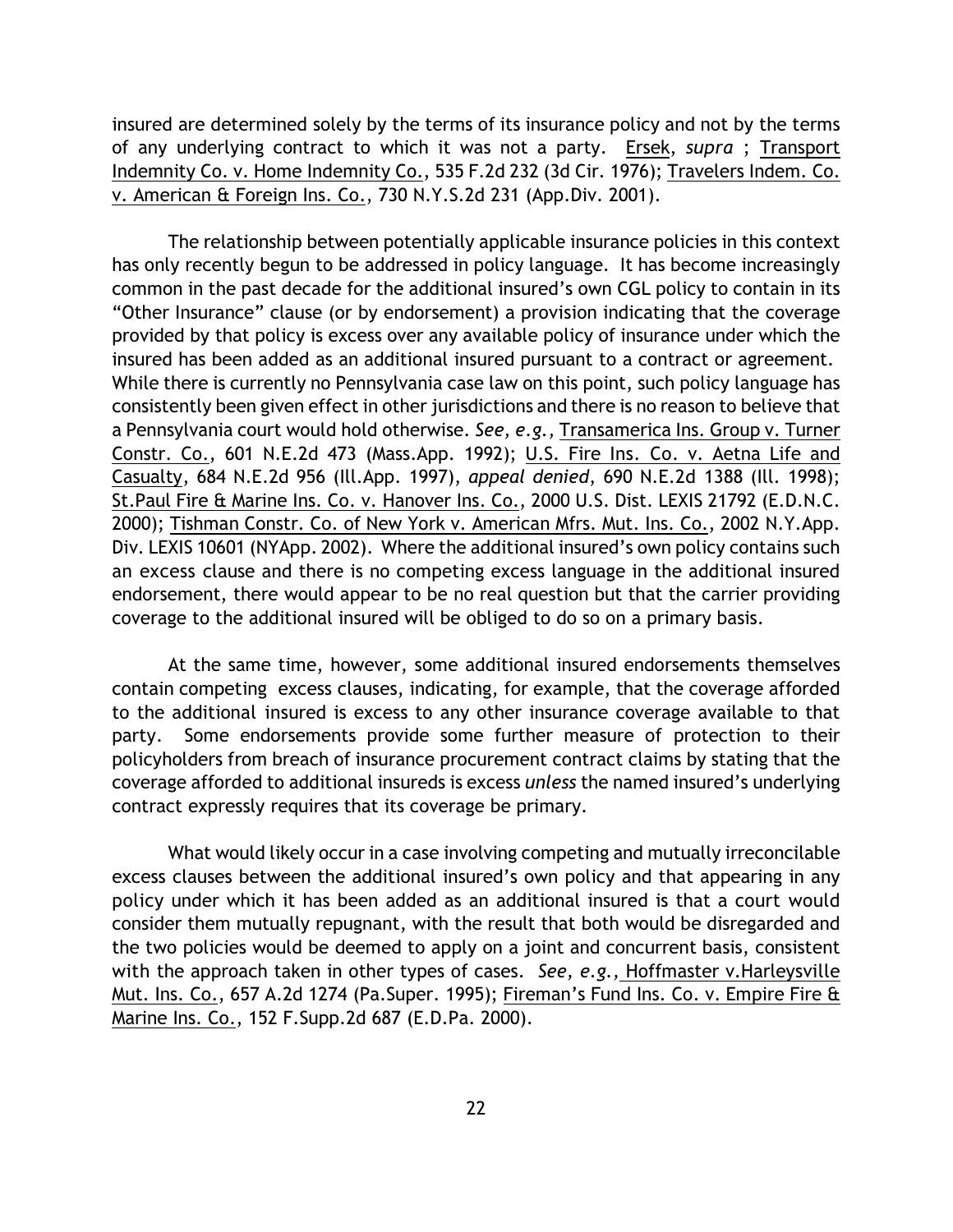## **CERTIFICATES OF INSURANCE**

It is not uncommon for a policyholder to fail to satisfy its contractual obligation to add another person or entity as an additional insured under its policy, giving rise to an uninsured breach of contract claim as previously discussed, particularly where the policy does not contain a "blanket" additional insured endorsement automatically granting insured status to other parties where required by a written contract.

Nor is it unheard of for the policyholder to take the appropriate steps to add someone as an additional insured on its policy and to obtain a certificate of insurance from its agent or broker to that effect, only to learn later that the policy was not, in fact, endorsed by the insurer to reflect that change. Should it turn out that the agent issued such a certificate without the insurer's knowledge or authority, or that the company simply failed to issue an endorsement to the policy consistent with the certificate, an insurer which denies coverage may be faced with a claim of promissory estoppel premised upon the insurance certificate and allegations that the insurer is bound by the agent's issuance of the certificate with its actual or apparent authority.

Although there appears to be no controlling Pennsylvania law on this question to date, some courts in other states have held that an insurer is estopped from denying coverage to a party claiming status as an additional insured based upon an agent's issuance of a certificate of insurance representing that such coverage was provided. Others have rejected such claims as a matter of law, holding that such claims cannot be based upon certificates of insurance, regardless of whether the issuing agent had actual or apparent authority to bind the carrier, because the certificates contain language which would seem to prevent anyone from reasonably relying upon them.

This subject is addressed (from the perspective of an additional insured or perhaps a policyholder concerned with a potential breach of contract claim) in a publication from the International Risk Management Institute entitled, "The Additional Insured Book", 2d ed., 1994, in which it is aptly described as the "fictitious insured syndrome":

## **Fictitious Insureds or Insurance**

Probably the most common area in which certificates of insurance and insurance policies conflict is with respect to additional insured status. Certificate holders are often listed as additional insureds on certificates without the policy actually being endorsed to reflect that intent....

Sometimes this problem stems from a lack of communication. The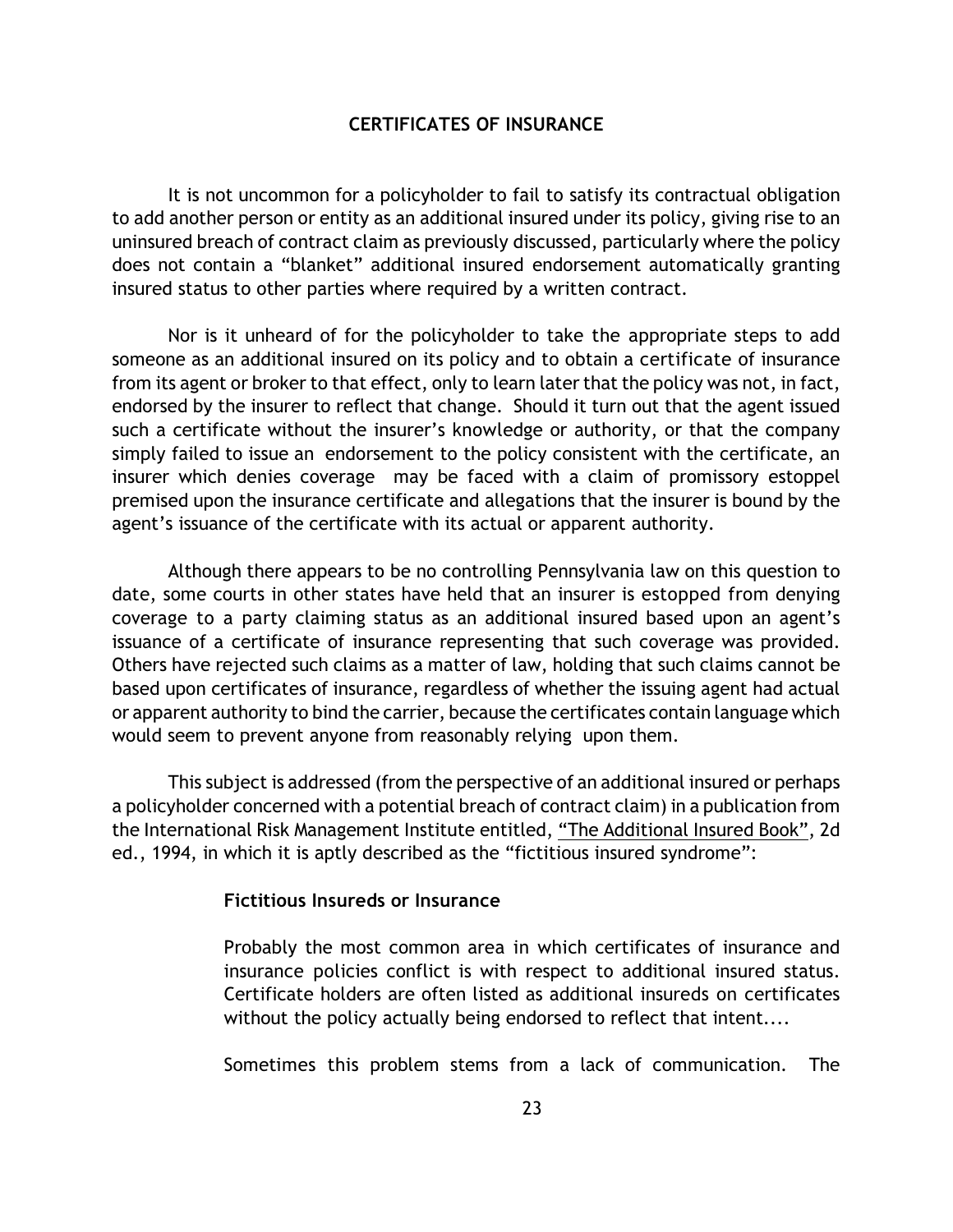insurance agent, for example, may have the authority to add another party to a policy as an additional insured and may issue a certificate indicating this has been done while forgetting to ask the insurer to issue the endorsement. When the additional insured later seeks protection, the insurer denies such protection, shifting the blame elsewhere.

This, of course, is really a matter of principal-agency liability and should not detrimentally affect the certificate holder....

The insurance company maintains that it does not matter what the certificate says, it is what the policy states that counts. When such circumstances go before the courts, the outcomes are unpredictable.

The International Risk Management Institute's view that this situation simply presents a matter of principal-agent liability and should not detrimentally affect the certificate holder is not one which has gained universal acceptance in the courts by any means, but its observation that the outcome in such cases is unpredictable appears to be accurate.

The lack of consistency in the courts' treatment of this issue is illustrated by two seemingly opposing lines of legal authority in New York. One line of cases has held that an insurer's obligations are determined solely by the terms of its policy and that certificates purportedly granting additional insured status to parties who do not enjoy that status under the insurance contract itself cannot bind the insurer as a matter of law. *See, e.g.,* American Ref-Fuel v. Resource Recycling, 671 N.Y.S.2d 93 (App.Div. 1998); Buccini v. 1568 Broadway Assoc., 673 N.Y.S.2d 398 (App.Div. 1998); St. George v. W.J. Barney Corp., 706 N.Y.S.2d 24 (App.Div. 2000); Benderson Dev. Co., Inc. v. Transcontinental Ins. Co., 813 N.Y.S.2d 646 (Sp. Ct. Erie Co. 2006). However, another line of New York decisions has reached the opposite conclusion, holding that the issuance of a certificate indicating that the certificate holder is an additional insured is binding on the insurer, at least where the agent is acting under an agency agreement with the insurer, or with the insurer's "apparent authority". *See,* Bucon v. PMA Ins. Co., 547 N.Y.S.2d 925 (App.Div. 1989); Niagra Mohawk Power Corp. v. Skibeck Pipeline Co., 705 N.Y.S.2d 459 (App.Div. 2000); Lenox Realty v. Excelsior Ins. Co., 679 N.Y.S.2d 749 (App.Div. 1998), appeal denied, 93 N.Y.2d 807 (1999).

Those jurisdictions which have adopted the view that the issuance of a certificate of insurance will not support a claim of additional insured status under an estoppel theory have based their decisions in large measure upon the numerous disclaimers which appear on the face of the certificates themselves, seemingly precluding any claim of reasonable reliance on the part of the certificate holder. For example, the commonly used Acord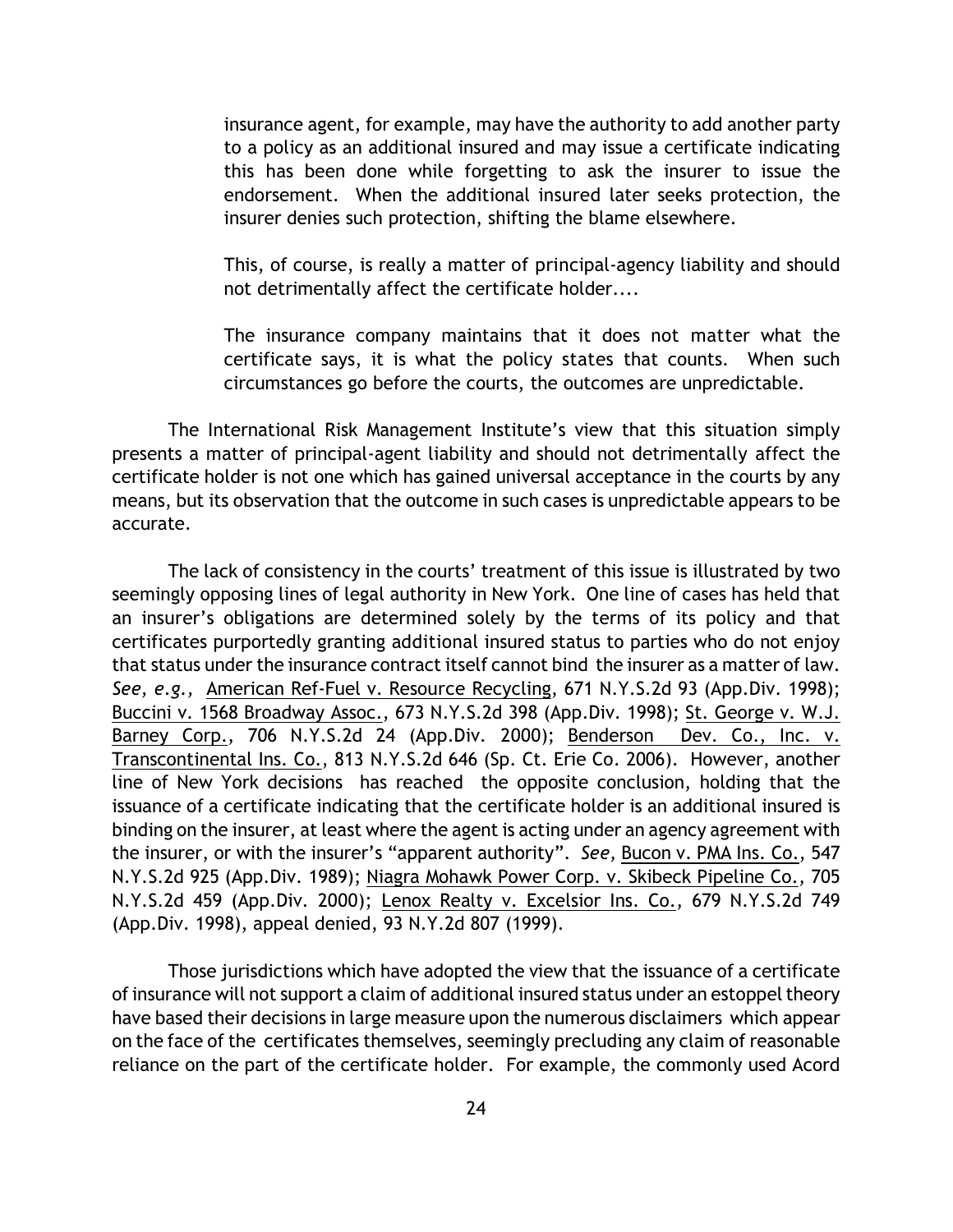25 certificate contains language on the front to the effect that the certificate is issued as a matter of information only, does not amend or extend the coverage provided by the listed policies, and confers no rights upon the certificate holder, while the reverse side of that form contains additional language indicating that, if the certificate holder is an additional insured, "the policy(ies) must be endorsed," and stating that the certificate "does not confer rights to the certificate holder in lieu of such endorsement(s)." In addition to the New York authorities cited above, those cases holding that additional insured status cannot be created by estoppel premised upon a certificate of insurance include American Country Ins. Co. v. Kraemer Bros., 699 N.E.2d 1056 (Ill.App. 1998); Modern Builders, Inc. v. Alden-Conger Public Schl. Dist., 2005 U.S. Dist. LEXIS 18736 (D.Minn. 2005); TIG Ins. Co v. Sedgwick James, 184 F.Supp.2d 591 (S.D.Tex. 2001), *affirmed*, 276 F.3d 754 (5<sup>th</sup> Cir. 2002); Cermak v. Great West Cas. Co., 2 P.3d 1047 (Wyo. 2000); Bituminous Cas. Corp. v. Aetna Life and Cas. Co., 1998 U.S. Dist. LEXIS 23161 (S.D.W.Va. 1998); Alabama Elec. Coop, Inc. v. Bailey's Constr. Co., 950 So.2d 280 (Ala. 2006).

On the other hand, several courts have held otherwise. In addition to the New York cases cited previously, the cases permitting estoppel claims to be maintained on the basis of insurance certificates include Sumitomo Marine & Fire Ins. Co. v. Southern Guaranty Ins. Co. of Ga., 337 F.Supp.2d 1339 (N.D.Ga. 2004) and Marlin v. Wetzel Co. Bd. of Ed., 569 S.E.2d 462 (W.Va. 2002).

The only Pennsylvania case which seems to have considered this question is the trial level decision of the Court of Common Pleas of Philadelphia in The Bedwell Co. v. D. Allen Bros., Inc., 2006 Phila. Ct. Com. Pl. LEXIS 459 (December 6, 2006) in which the court *seems* to have rejected the notion that additional insured status can be premised solely upon a certificate of insurance, though it declined to enter summary judgment for the insurer on that issue due to outstanding issues of material fact as to whether the party in question qualified as an additional insured under the terms of a "blanket" additional insured endorsement which it considered ambiguous under the circumstances of the case. Regarding the certificate issue, however, the decision would appear to dismiss the idea of basing a claim of insured status upon an insurance certificate which contained language clearly indicating that the terms of the insurance policy were controlling:

> Allen Brothers purchased a primary insurance policy from Harleysville for claims made during the scope of the project. The certificate of insurance identifies the following as additional insureds under the policy: ...SCHOOL DISTRICT OF PHILADELPHIA ... ITS CONSULTANTS AND ARCHITECTS ARE INCLUDED AS ADDITIONAL INSUREDS. Since Synterra/Turner is the School District of Philadelphia's consultant, Synterra/Turner argues that it is an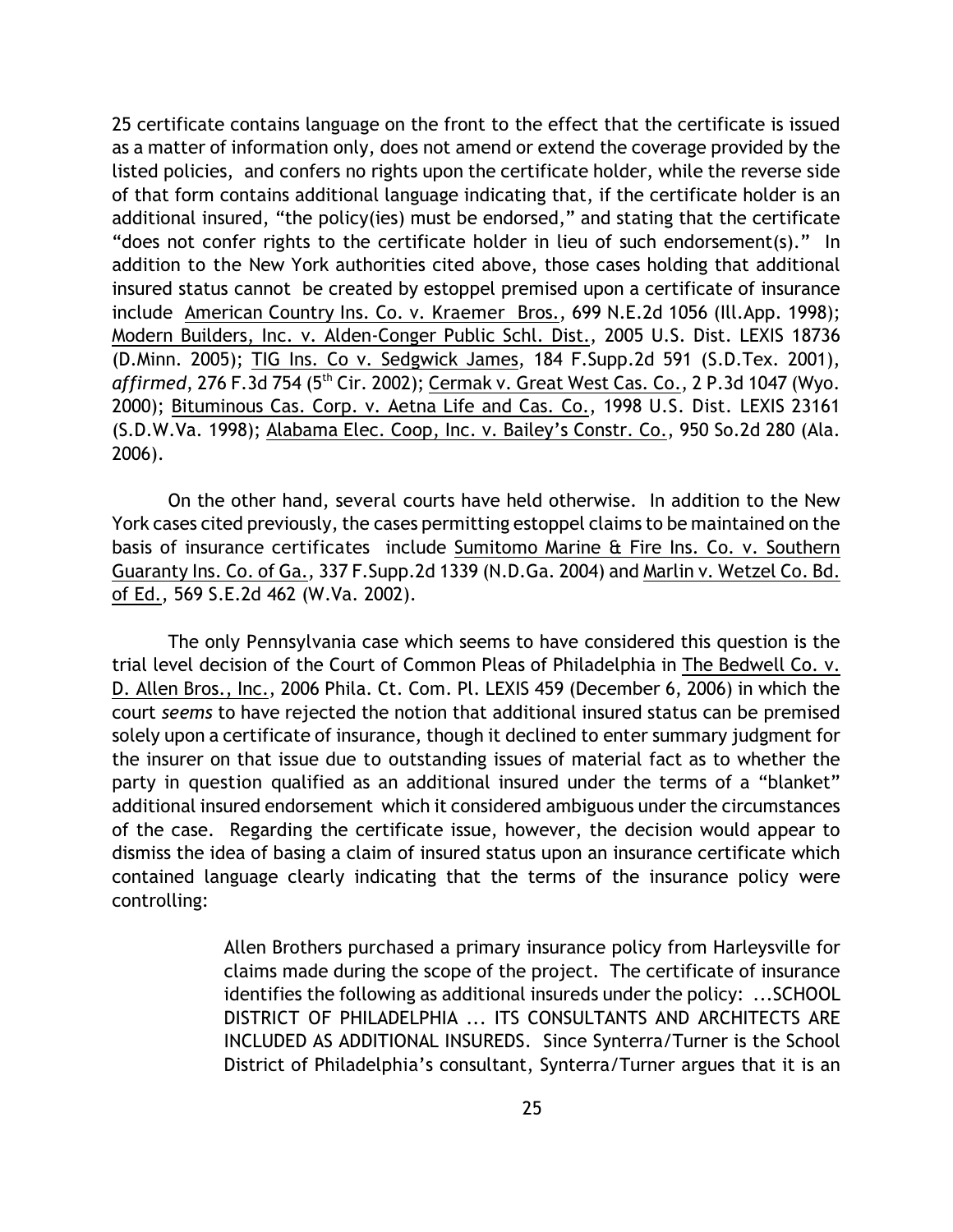additional insured by virtue of its identification on the certificate of insurance. **In this instance, the identification of an entity on a certificate of insurance is not evidence that coverage exists for the entity as an additional insured. The specific certificate of insurance issued by Harleysville contains a disclaimer which states "the certificate was issued as a matter of information and confers no rights upon the certificate holder." .... Furthermore, the certificate of insurance states, "it does not amend, extend or alter the coverage afforded by the policy." .... Hence, it is the language of the underlying policy which governs Synterra/Turner's status as an additional insured**.

As noted previously, the results in such cases are unpredictable, however, the Bedwell decision would provide at least some support for the proposition that additional insured status cannot be predicated solely upon a certificate of insurance under Pennsylvania law.

## **COVERAGE EXCEEDING UNDERLYING CONTRACT REQUIREMENTS**

What if the policyholder enters into a contract requiring that it maintain liability coverage of \$100,000 on behalf of an additional insured, but its policy instead has a limit of \$1 million?

Unless an additional insured endorsement contains language limiting the amount of coverage provided to that specified or required under the terms of the named insured's underlying contract, a liability insurer with higher policy limits may find itself providing coverage to additional insureds to the full extent of its policy limits, even if its policyholder agreed to provide coverage in a lesser amount, creating an unexpected windfall to the additional insured.

While there is no controlling Pennsylvania precedent on this issue, that appears to be the result which has been reached in other jurisdictions and that result is entirely consistent with Pennsylvania law to the effect that an insurer's coverage obligations to additional insureds are determined from the terms of its policy and endorsement, rather than by reference to the terms of its named insured's underlying contract. *See, e.g.*, Forest Oil Corp. v. Strata Energy, 929 F.2d 1039 ( $5<sup>th</sup>$  Cir. 1991), (additional insured was entitled to full liability limit of \$1 million when underlying contract required named insured to provide "limits of not less than \$100,000" and additional insured endorsement contained no language limiting the amount of coverage provided to that required in the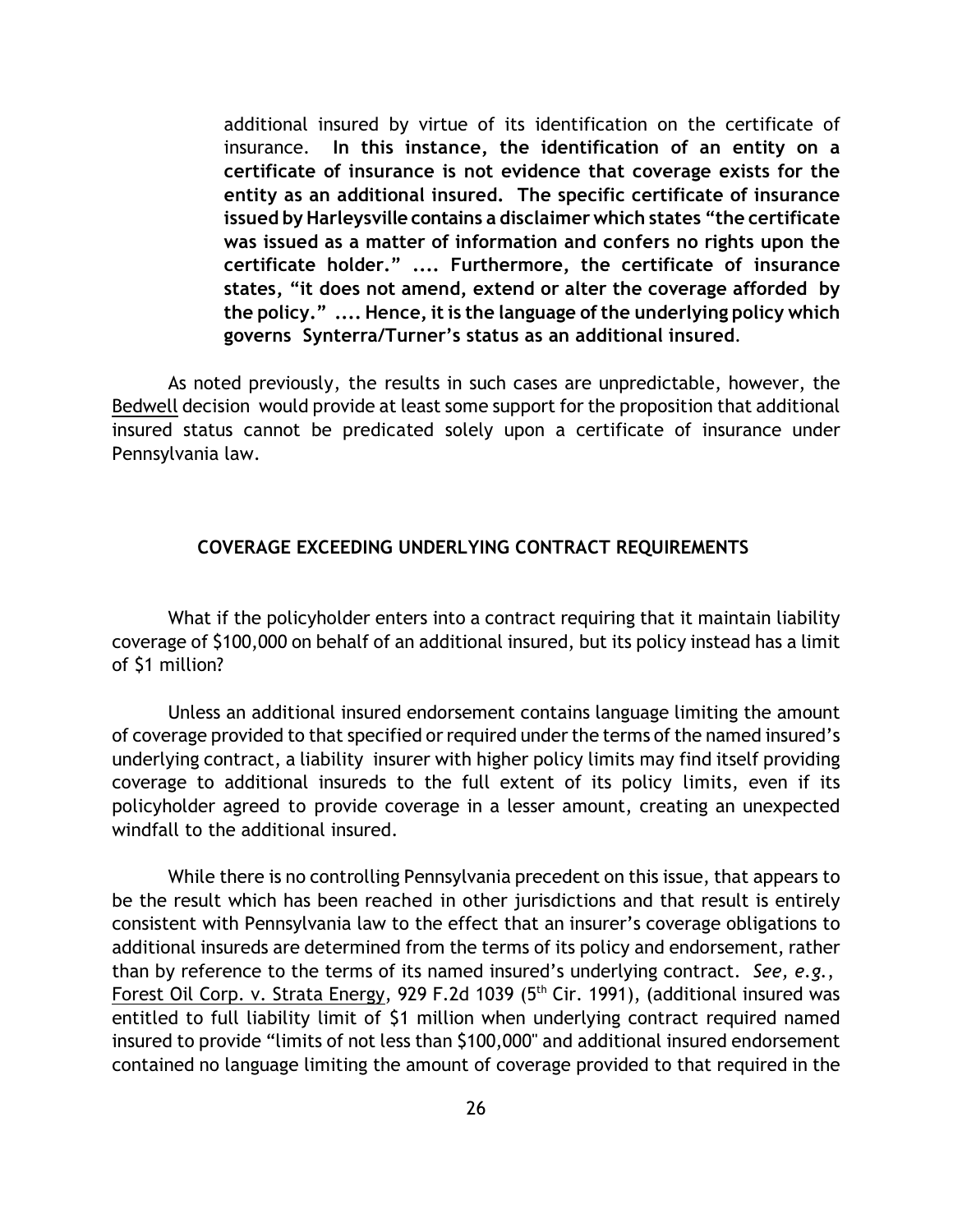underlying contract).

#### **UNEXPECTED EXCESS/UMBRELLA COVERAGE**

Can an additional insured reasonably argue that it is entitled not only to coverage under the policyholder's primary commercial liability policy as specified in their underlying contract, but also under the named insured's umbrella policy if no provision for such coverage was made in their agreement?

The answer to that question would seem to be, it depends. There is no Pennsylvania law on this issue and the results in cases decided in other jurisdictions appear to be mixed and highly dependent upon the language of the underlying contract, the primary policy and the umbrella policy involved.

It should at least be recognized, however, that an umbrella policy may also be implicated under such circumstances, particularly where that policy confers insured status upon anyone who qualifies as an insured under the terms of the primary, underlying policy and contains no language confining the limits available to the additional insured to those required by its contract.

Such a result would be consistent with the New York decision in Old Republic Ins. Co. v. Concast, Inc., 588 F.Supp. 616 (S.D.NY 1984) in which the named insured product manufacturer agreed to provide coverage to the product designer by adding it as an additional insured on its primary commercial liability policy, but the contract between the two apparently made no mention of the necessity of providing umbrella coverage and was silent as to the amount of coverage required. In the absence of any language regarding this issue in the parties' contract, the primary liability policy, or the umbrella policy, the court held that the additional insured was entitled to coverage up to the limits of both policies, holding that the additional insured qualified as an insured under the terms of both policies and rejecting the insurer's contention that the umbrella policy was inapplicable because its insured's underlying contract made no mention of requiring excess coverage.

The same result was reached in the case of Valentine v. Aetna Ins. Co., 564 F.2d 292 ( $9<sup>th</sup>$  Cir. 1997), in which the named insured agreed to provide additional insured coverage to another party in an amount "not less than \$300,000." The policyholder actually maintained both a primary liability policy with a \$1 million limit and an excess policy with an additional limit of \$2 million and the additional insured apparently enjoyed insured status under the terms of both policies. The Court of Appeals held that the